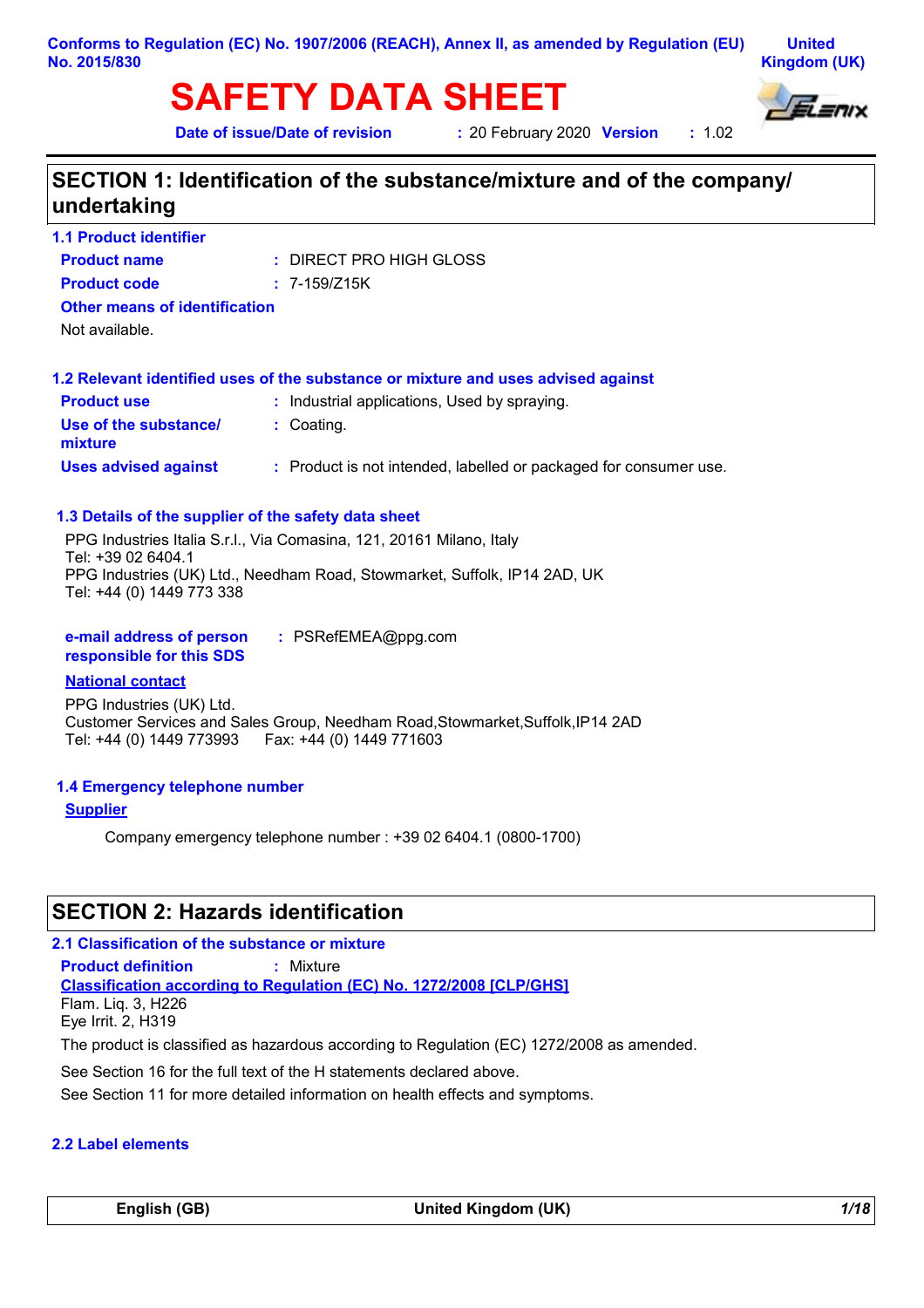|                                                                                                                                                                 | Conforms to Regulation (EC) No. 1907/2006 (REACH), Annex II, as amended by Regulation (EU) No. 2015/830                                                                                                                               |  |  |  |
|-----------------------------------------------------------------------------------------------------------------------------------------------------------------|---------------------------------------------------------------------------------------------------------------------------------------------------------------------------------------------------------------------------------------|--|--|--|
| $: 7 - 159/Z15K$<br>Code<br><b>DIRECT PRO HIGH GLOSS</b>                                                                                                        | Date of issue/Date of revision<br>: 20 February 2020                                                                                                                                                                                  |  |  |  |
| <b>SECTION 2: Hazards identification</b>                                                                                                                        |                                                                                                                                                                                                                                       |  |  |  |
| <b>Hazard pictograms</b>                                                                                                                                        |                                                                                                                                                                                                                                       |  |  |  |
| <b>Signal word</b>                                                                                                                                              | : Warning                                                                                                                                                                                                                             |  |  |  |
| <b>Hazard statements</b>                                                                                                                                        | : Flammable liquid and vapour.<br>Causes serious eye irritation.                                                                                                                                                                      |  |  |  |
| <b>Precautionary statements</b>                                                                                                                                 |                                                                                                                                                                                                                                       |  |  |  |
| <b>Prevention</b>                                                                                                                                               | : Wear protective gloves. Wear protective clothing. Wear eye or face protection.<br>Keep away from heat, hot surfaces, sparks, open flames and other ignition sources.<br>No smoking.                                                 |  |  |  |
| <b>Response</b>                                                                                                                                                 | : IF ON SKIN (or hair): Take off immediately all contaminated clothing. Rinse skin<br>with water. IF IN EYES: Rinse cautiously with water for several minutes. Remove<br>contact lenses, if present and easy to do. Continue rinsing. |  |  |  |
| <b>Storage</b>                                                                                                                                                  | : Store in a well-ventilated place. Keep cool.                                                                                                                                                                                        |  |  |  |
| <b>Disposal</b>                                                                                                                                                 | Not applicable.                                                                                                                                                                                                                       |  |  |  |
|                                                                                                                                                                 | P280, P210, P303 + P361 + P353, P305 + P351 + P338, P403, P235                                                                                                                                                                        |  |  |  |
| <b>Hazardous ingredients</b>                                                                                                                                    | : Not applicable.                                                                                                                                                                                                                     |  |  |  |
| <b>Supplemental label</b><br>elements                                                                                                                           | : Contains N, N'-ethane-1, 2-diylbis (12-hydroxyoctadecan-1-amide) and bis<br>(1,2,2,6,6-pentamethyl-4-piperidyl) sebacate. May produce an allergic reaction.                                                                         |  |  |  |
| <b>Annex XVII - Restrictions</b><br>on the manufacture,<br>placing on the market and<br>use of certain dangerous<br>substances, mixtures and<br><b>articles</b> | : Not applicable.                                                                                                                                                                                                                     |  |  |  |
| <b>Special packaging requirements</b>                                                                                                                           |                                                                                                                                                                                                                                       |  |  |  |
| <b>Containers to be fitted</b><br>with child-resistant<br>fastenings                                                                                            | : Not applicable.                                                                                                                                                                                                                     |  |  |  |
| Tactile warning of danger : Not applicable.                                                                                                                     |                                                                                                                                                                                                                                       |  |  |  |
| 2.3 Other hazards                                                                                                                                               |                                                                                                                                                                                                                                       |  |  |  |
| <b>Product meets the criteria</b><br>for PBT or vPvB                                                                                                            | : This mixture does not contain any substances that are assessed to be a PBT or a<br>vPvB.                                                                                                                                            |  |  |  |
| <b>Other hazards which do</b><br>not result in classification                                                                                                   | : Prolonged or repeated contact may dry skin and cause irritation.                                                                                                                                                                    |  |  |  |

# **SECTION 3: Composition/information on ingredients**

| <b>3.2 Mixtures</b> | $:$ Mixture |
|---------------------|-------------|
|                     |             |

| <b>Product/ingredient name</b> | <b>Identifiers</b>  | % by weight | <b>Classification</b><br><b>Regulation (EC) No.</b><br>1272/2008 [CLP] | <b>Type</b> |
|--------------------------------|---------------------|-------------|------------------------------------------------------------------------|-------------|
|                                |                     |             |                                                                        |             |
|                                |                     |             |                                                                        |             |
| English (GB)                   | United Kingdom (UK) |             |                                                                        | 2/18        |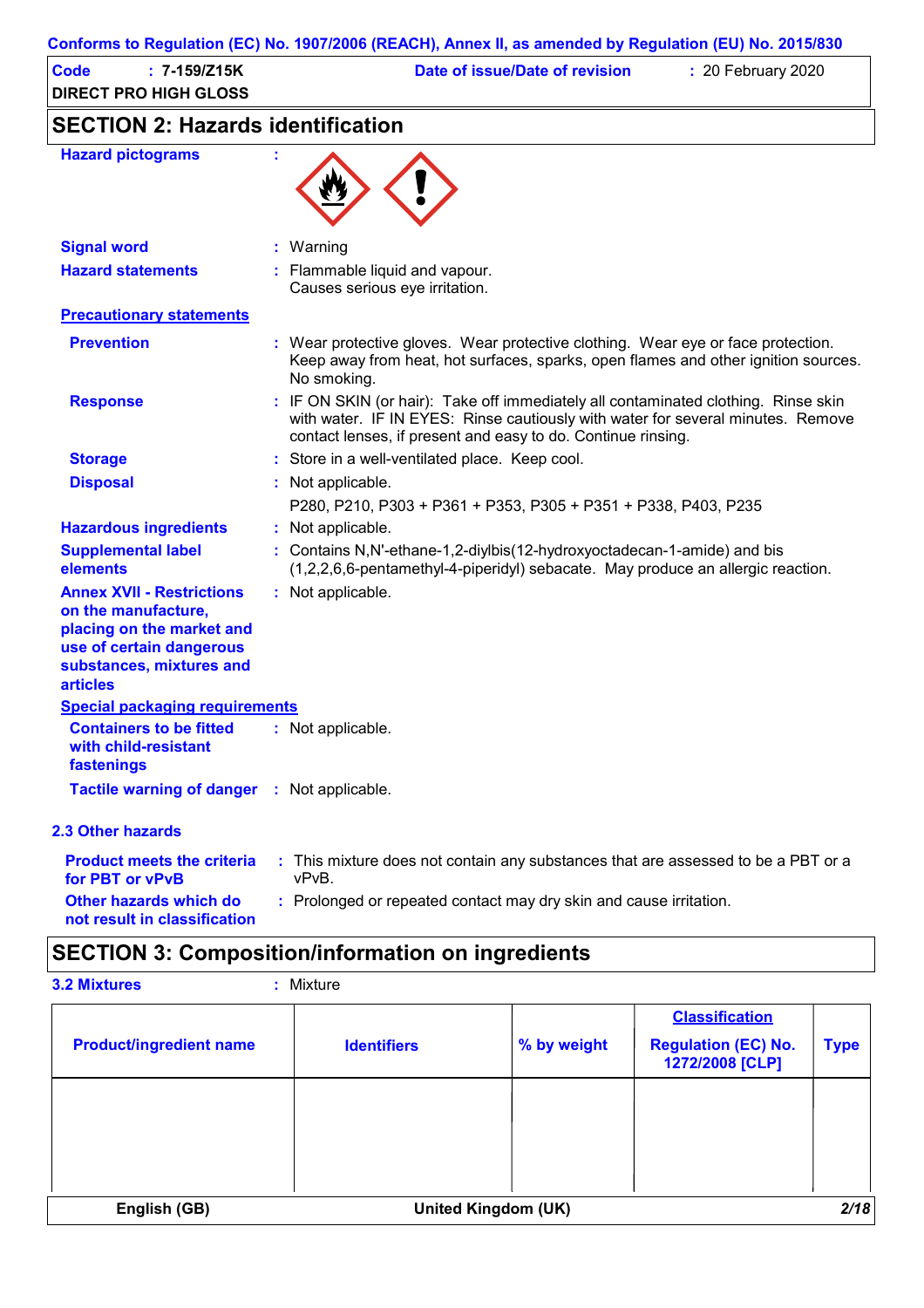#### **Conforms to Regulation (EC) No. 1907/2006 (REACH), Annex II, as amended by Regulation (EU) No. 2015/830**

| <b>Code</b><br>$: 7 - 159/Z15K$<br><b>DIRECT PRO HIGH GLOSS</b> |                                                                                                              | Date of issue/Date of revision | : 20 February 2020                                                                                  |             |
|-----------------------------------------------------------------|--------------------------------------------------------------------------------------------------------------|--------------------------------|-----------------------------------------------------------------------------------------------------|-------------|
| <b>SECTION 3: Composition/information on ingredients</b>        |                                                                                                              |                                |                                                                                                     |             |
| n-butyl acetate                                                 | REACH #: 01-2119485493-29<br>EC: 204-658-1<br>CAS: 123-86-4<br>Index: 607-025-00-1                           | 1≥10 - ≤16                     | Flam. Liq. 3, H226<br>STOT SE 3, H336<br>EUH066                                                     | [1] [2]     |
| isobutyl acetate                                                | EC: 203-745-1<br>CAS: 110-19-0<br>Index: 607-026-00-7                                                        | $≥1.0 - ≤5.0$                  | Flam. Liq. 2, H225<br><b>EUH066</b>                                                                 | [1] [2]     |
| 2-methoxy-1-methylethyl acetate                                 | REACH #: 01-2119475791-29   $\geq$ 1.0 - $\leq$ 5.0<br>EC: 203-603-9<br>CAS: 108-65-6<br>Index: 607-195-00-7 |                                | Flam. Liq. 3, H226                                                                                  | $[2]$       |
| heptan-2-one                                                    | REACH #: 01-2119902391-49   $\geq$ 1.0 - $\leq$ 3.3<br>EC: 203-767-1<br>CAS: 110-43-0<br>Index: 606-024-00-3 |                                | Flam. Liq. 3, H226<br>Acute Tox. 4, H302<br>Acute Tox. 4, H332<br>STOT SE 3, H336                   | [1] [2]     |
| $[3-(2,3-\epsilon p\alpha x) p\alpha y]$<br>trimethoxysilane    | REACH #: 01-2119513212-58   ≥1.0 - <3.0<br>EC: 219-784-2<br>CAS: 2530-83-8                                   |                                | Eye Dam. 1, H318                                                                                    | $[1]$       |
| N,N'-ethane-1,2-diylbis<br>(12-hydroxyoctadecan-1-amide)        | REACH #: 01-2119978265-26<br>EC: 204-613-6<br>CAS: 123-26-2                                                  | $≤0.30$                        | Skin Sens. 1B, H317<br>Aquatic Chronic 3, H412                                                      | $\vert$ [1] |
| $bis(1,2,2,6,6-pentament$<br>4-piperidyl) sebacate              | EC: 255-437-1<br>CAS: 41556-26-7                                                                             | < 0.25                         | <b>Skin Sens. 1, H317</b><br>Aquatic Acute 1, H400<br>$(M=1)$<br>Aquatic Chronic 1,<br>$H410 (M=1)$ | $\vert$ [1] |
|                                                                 |                                                                                                              |                                | See Section 16 for the<br>full text of the H<br>statements declared<br>above.                       |             |

There are no additional ingredients present which, within the current knowledge of the supplier and in the concentrations applicable, are classified as hazardous to health or the environment, are PBTs, vPvBs or Substances of equivalent concern, or have been assigned a workplace exposure limit and hence require reporting in this section.

**Type** 

[1] Substance classified with a health or environmental hazard

[2] Substance with a workplace exposure limit

[3] Substance meets the criteria for PBT according to Regulation (EC) No. 1907/2006, Annex XIII

[4] Substance meets the criteria for vPvB according to Regulation (EC) No. 1907/2006, Annex XIII

[5] Substance of equivalent concern

[6] Additional disclosure due to company policy

Occupational exposure limits, if available, are listed in Section 8.

#### **SUB codes represent substances without registered CAS Numbers.**

### **SECTION 4: First aid measures**

| <b>Skin contact</b><br><b>Ingestion</b> | trained personnel.<br>: Remove contaminated clothing and shoes. Wash skin thoroughly with soap and<br>water or use recognised skin cleanser. Do NOT use solvents or thinners.<br>: If swallowed, seek medical advice immediately and show the container or label.<br>Keep person warm and at rest. Do NOT induce vomiting. |
|-----------------------------------------|----------------------------------------------------------------------------------------------------------------------------------------------------------------------------------------------------------------------------------------------------------------------------------------------------------------------------|
|                                         |                                                                                                                                                                                                                                                                                                                            |
|                                         |                                                                                                                                                                                                                                                                                                                            |
| <b>Inhalation</b>                       | : Remove to fresh air. Keep person warm and at rest. If not breathing, if breathing is<br>irregular or if respiratory arrest occurs, provide artificial respiration or oxygen by                                                                                                                                           |
| <b>Eye contact</b>                      | : Remove contact lenses, irrigate copiously with clean, fresh water, holding the<br>eyelids apart for at least 10 minutes and seek immediate medical advice.                                                                                                                                                               |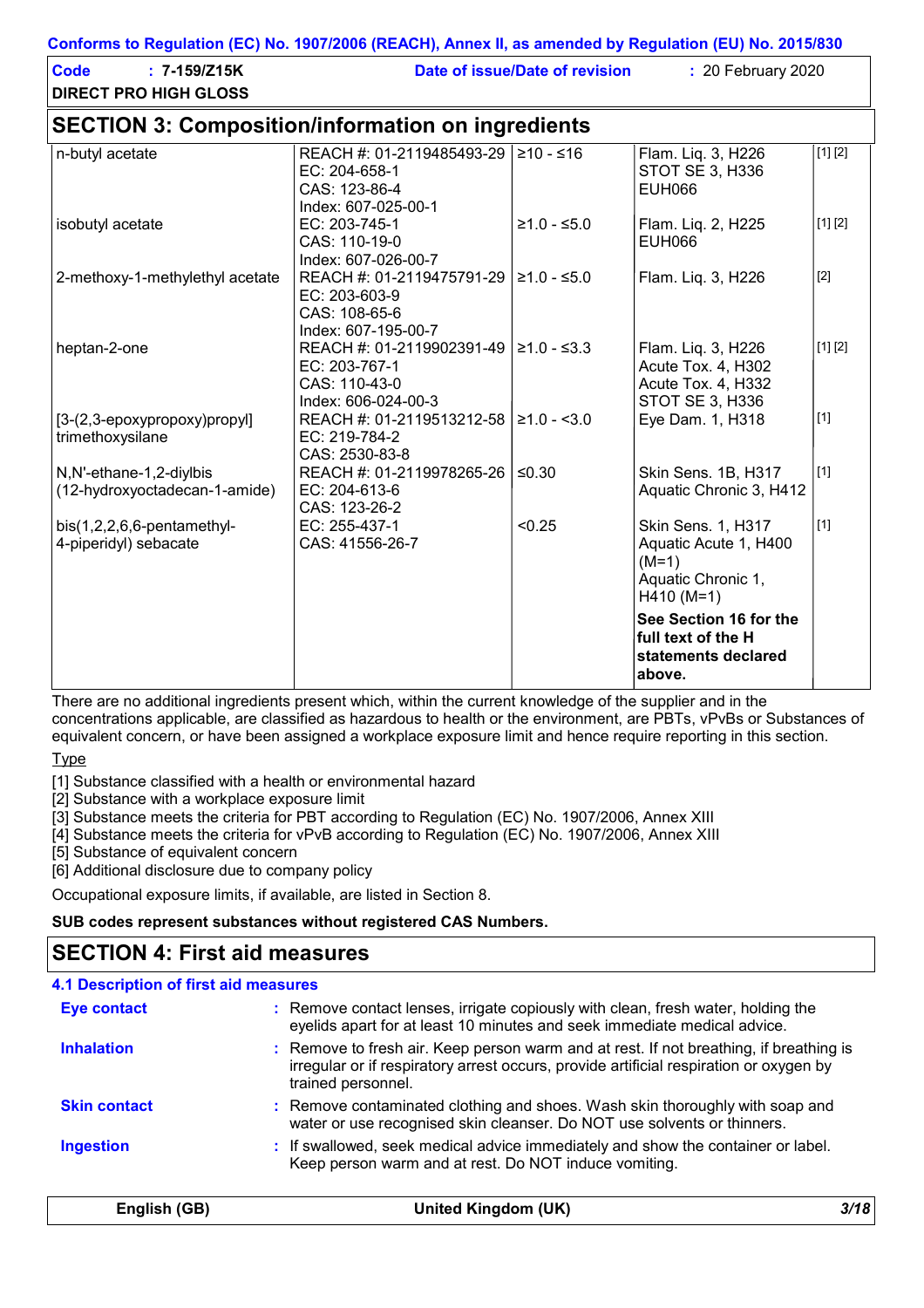| <b>Code</b><br>$: 7 - 159/Z15K$       | Date of issue/Date of revision<br>: 20 February 2020                                                                                                                          |
|---------------------------------------|-------------------------------------------------------------------------------------------------------------------------------------------------------------------------------|
| <b>DIRECT PRO HIGH GLOSS</b>          |                                                                                                                                                                               |
| <b>SECTION 4: First aid measures</b>  |                                                                                                                                                                               |
| <b>Protection of first-aiders</b>     | : No action shall be taken involving any personal risk or without suitable training. It<br>may be dangerous to the person providing aid to give mouth-to-mouth resuscitation. |
|                                       | 4.2 Most important symptoms and effects, both acute and delayed                                                                                                               |
| <b>Potential acute health effects</b> |                                                                                                                                                                               |
| <b>Eye contact</b>                    | : Causes serious eye irritation.                                                                                                                                              |
| <b>Inhalation</b>                     | : No known significant effects or critical hazards.                                                                                                                           |
| <b>Skin contact</b>                   | : Defatting to the skin. May cause skin dryness and irritation.                                                                                                               |
| <b>Ingestion</b>                      | : No known significant effects or critical hazards.                                                                                                                           |
| <b>Over-exposure signs/symptoms</b>   |                                                                                                                                                                               |
| <b>Eye contact</b>                    | : Adverse symptoms may include the following:<br>pain or irritation<br>watering<br>redness                                                                                    |
| <b>Inhalation</b>                     | : No specific data.                                                                                                                                                           |
| <b>Skin contact</b>                   | : Adverse symptoms may include the following:<br>irritation<br>dryness<br>cracking                                                                                            |
| <b>Ingestion</b>                      | : No specific data.                                                                                                                                                           |
|                                       | 4.3 Indication of any immediate medical attention and special treatment needed                                                                                                |
| <b>Notes to physician</b>             | : Treat symptomatically. Contact poison treatment specialist immediately if large<br>quantities have been ingested or inhaled.                                                |
| <b>Specific treatments</b>            | : No specific treatment.                                                                                                                                                      |

# **SECTION 5: Firefighting measures**

| 5.1 Extinguishing media                         |                                                                                                                                                                                                                                                                                                                               |
|-------------------------------------------------|-------------------------------------------------------------------------------------------------------------------------------------------------------------------------------------------------------------------------------------------------------------------------------------------------------------------------------|
| <b>Suitable extinguishing</b><br>media          | : Use dry chemical, $CO2$ , water spray (fog) or foam.                                                                                                                                                                                                                                                                        |
| <b>Unsuitable extinguishing</b><br>media        | : Do not use water jet.                                                                                                                                                                                                                                                                                                       |
|                                                 | 5.2 Special hazards arising from the substance or mixture                                                                                                                                                                                                                                                                     |
| <b>Hazards from the</b><br>substance or mixture | : Flammable liquid and vapour. Runoff to sewer may create fire or explosion hazard.<br>In a fire or if heated, a pressure increase will occur and the container may burst, with<br>the risk of a subsequent explosion.                                                                                                        |
| <b>Hazardous combustion</b><br>products         | : Decomposition products may include the following materials:<br>carbon oxides<br>sulfur oxides<br>metal oxide/oxides                                                                                                                                                                                                         |
| <b>5.3 Advice for firefighters</b>              |                                                                                                                                                                                                                                                                                                                               |
| <b>Special precautions for</b><br>fire-fighters | : Promptly isolate the scene by removing all persons from the vicinity of the incident if<br>there is a fire. No action shall be taken involving any personal risk or without<br>suitable training. Move containers from fire area if this can be done without risk.<br>Use water spray to keep fire-exposed containers cool. |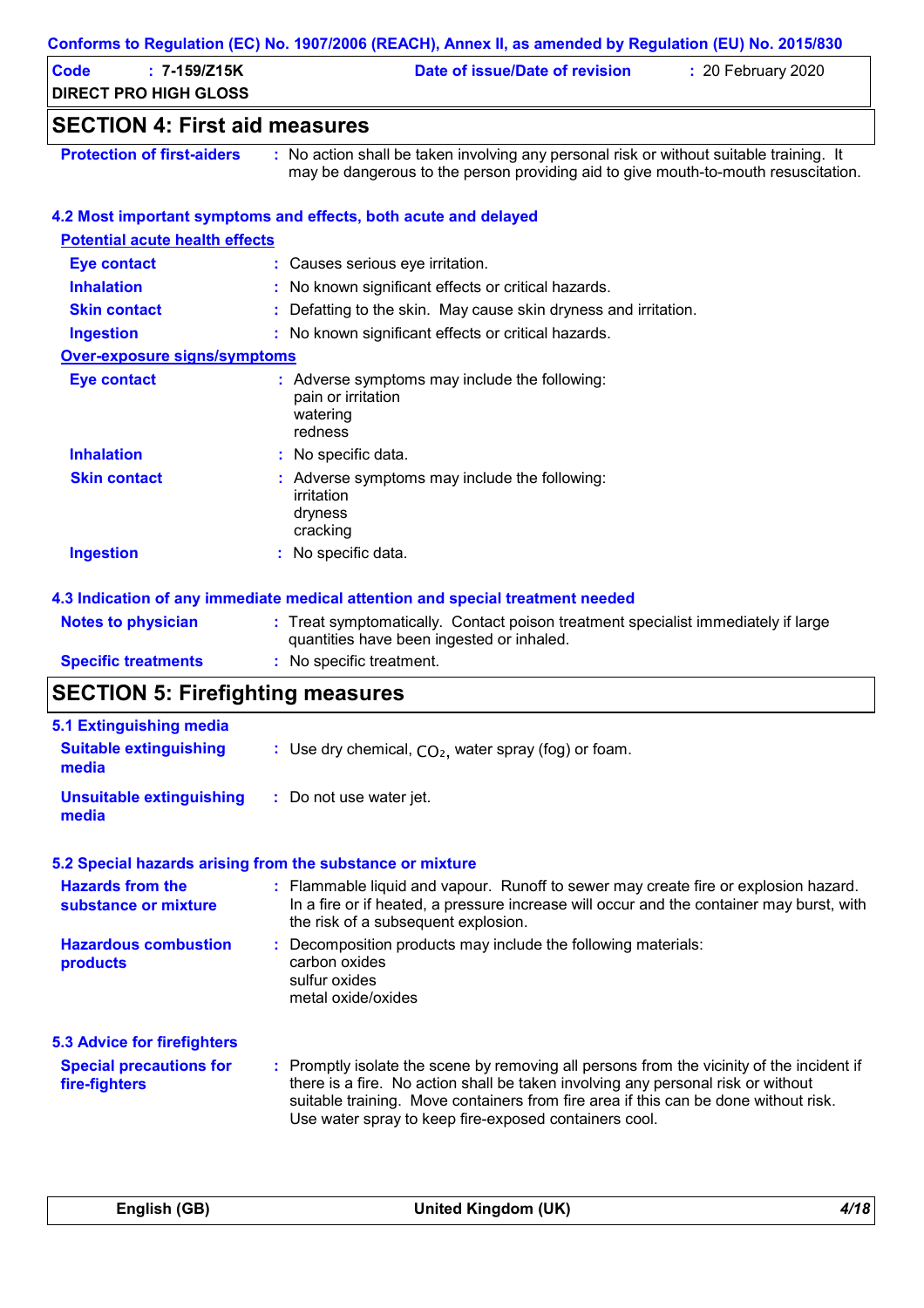| Code<br>: 7-159/Z15K<br><b>DIRECT PRO HIGH GLOSS</b> | Date of issue/Date of revision | $: 20$ February 2020 |
|------------------------------------------------------|--------------------------------|----------------------|
| <b>SECTION 5: Firefighting measures</b>              |                                |                      |

| <b>Special protective</b>   | : Fire-fighters should wear appropriate protective equipment and self-contained     |
|-----------------------------|-------------------------------------------------------------------------------------|
| equipment for fire-fighters | breathing apparatus (SCBA) with a full face-piece operated in positive pressure     |
|                             | mode. Clothing for fire-fighters (including helmets, protective boots and gloves)   |
|                             | conforming to European standard EN 469 will provide a basic level of protection for |
|                             | chemical incidents.                                                                 |

# **SECTION 6: Accidental release measures**

|                                                          | 6.1 Personal precautions, protective equipment and emergency procedures                                                                                                                                                                                                                                                                                                                                                                                                                                                                                                                                                                                  |
|----------------------------------------------------------|----------------------------------------------------------------------------------------------------------------------------------------------------------------------------------------------------------------------------------------------------------------------------------------------------------------------------------------------------------------------------------------------------------------------------------------------------------------------------------------------------------------------------------------------------------------------------------------------------------------------------------------------------------|
| For non-emergency<br>personnel                           | : No action shall be taken involving any personal risk or without suitable training.<br>Evacuate surrounding areas. Keep unnecessary and unprotected personnel from<br>entering. Do not touch or walk through spilt material. Shut off all ignition sources.<br>No flares, smoking or flames in hazard area. Avoid breathing vapour or mist.<br>Provide adequate ventilation. Wear appropriate respirator when ventilation is<br>inadequate. Put on appropriate personal protective equipment.                                                                                                                                                           |
| <b>For emergency responders :</b>                        | If specialised clothing is required to deal with the spillage, take note of any<br>information in Section 8 on suitable and unsuitable materials. See also the<br>information in "For non-emergency personnel".                                                                                                                                                                                                                                                                                                                                                                                                                                          |
| <b>6.2 Environmental</b><br>precautions                  | : Avoid dispersal of spilt material and runoff and contact with soil, waterways, drains<br>and sewers. Inform the relevant authorities if the product has caused environmental<br>pollution (sewers, waterways, soil or air).                                                                                                                                                                                                                                                                                                                                                                                                                            |
| 6.3 Methods and material for containment and cleaning up |                                                                                                                                                                                                                                                                                                                                                                                                                                                                                                                                                                                                                                                          |
| <b>Small spill</b>                                       | : Stop leak if without risk. Move containers from spill area. Use spark-proof tools and<br>explosion-proof equipment. Dilute with water and mop up if water-soluble.<br>Alternatively, or if water-insoluble, absorb with an inert dry material and place in an<br>appropriate waste disposal container. Dispose of via a licensed waste disposal<br>contractor.                                                                                                                                                                                                                                                                                         |
| <b>Large spill</b>                                       | Stop leak if without risk. Move containers from spill area. Use spark-proof tools and<br>explosion-proof equipment. Approach the release from upwind. Prevent entry into<br>sewers, water courses, basements or confined areas. Wash spillages into an<br>effluent treatment plant or proceed as follows. Contain and collect spillage with non-<br>combustible, absorbent material e.g. sand, earth, vermiculite or diatomaceous earth<br>and place in container for disposal according to local regulations. Dispose of via a<br>licensed waste disposal contractor. Contaminated absorbent material may pose the<br>same hazard as the spilt product. |
| 6.4 Reference to other<br><b>sections</b>                | : See Section 1 for emergency contact information.<br>See Section 8 for information on appropriate personal protective equipment.<br>See Section 13 for additional waste treatment information.                                                                                                                                                                                                                                                                                                                                                                                                                                                          |

# **SECTION 7: Handling and storage**

The information in this section contains generic advice and guidance. The list of Identified Uses in Section 1 should be consulted for any available use-specific information provided in the Exposure Scenario(s).

#### **7.1 Precautions for safe handling**

| <b>Protective measures</b> | : Put on appropriate personal protective equipment (see Section 8). Eating, drinking<br>and smoking should be prohibited in areas where this material is handled, stored<br>and processed. Workers should wash hands and face before eating, drinking and<br>smoking. Remove contaminated clothing and protective equipment before entering<br>eating areas. Do not ingest. Avoid contact with eyes, skin and clothing. Avoid<br>breathing vapour or mist. Use only with adequate ventilation. Wear appropriate<br>respirator when ventilation is inadequate. Do not enter storage areas and confined<br>spaces unless adequately ventilated. Keep in the original container or an approved<br>alternative made from a compatible material, kept tightly closed when not in use.<br>Store and use away from heat, sparks, open flame or any other ignition source. Use |
|----------------------------|------------------------------------------------------------------------------------------------------------------------------------------------------------------------------------------------------------------------------------------------------------------------------------------------------------------------------------------------------------------------------------------------------------------------------------------------------------------------------------------------------------------------------------------------------------------------------------------------------------------------------------------------------------------------------------------------------------------------------------------------------------------------------------------------------------------------------------------------------------------------|
|----------------------------|------------------------------------------------------------------------------------------------------------------------------------------------------------------------------------------------------------------------------------------------------------------------------------------------------------------------------------------------------------------------------------------------------------------------------------------------------------------------------------------------------------------------------------------------------------------------------------------------------------------------------------------------------------------------------------------------------------------------------------------------------------------------------------------------------------------------------------------------------------------------|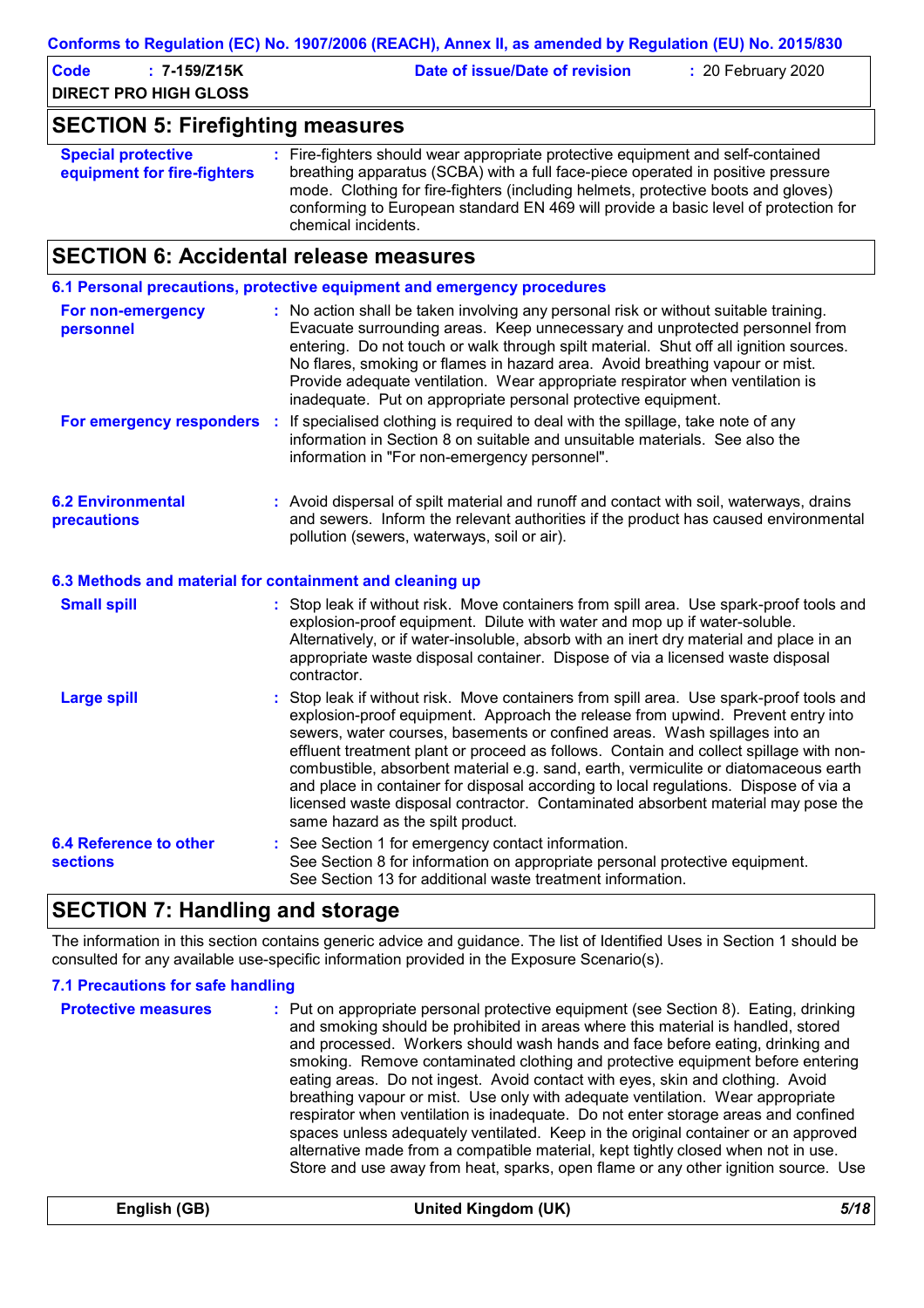| Conforms to Regulation (EC) No. 1907/2006 (REACH), Annex II, as amended by Regulation (EU) No. 2015/830 |                                                                                                                                                                                                                                                                                                                                                                                                                                                                                                                                                                                                                                                                                                                                                                         |  |  |  |  |
|---------------------------------------------------------------------------------------------------------|-------------------------------------------------------------------------------------------------------------------------------------------------------------------------------------------------------------------------------------------------------------------------------------------------------------------------------------------------------------------------------------------------------------------------------------------------------------------------------------------------------------------------------------------------------------------------------------------------------------------------------------------------------------------------------------------------------------------------------------------------------------------------|--|--|--|--|
| <b>Code</b><br>$: 7 - 159/Z15K$<br><b>DIRECT PRO HIGH GLOSS</b>                                         | Date of issue/Date of revision<br>: 20 February 2020                                                                                                                                                                                                                                                                                                                                                                                                                                                                                                                                                                                                                                                                                                                    |  |  |  |  |
| <b>SECTION 7: Handling and storage</b>                                                                  |                                                                                                                                                                                                                                                                                                                                                                                                                                                                                                                                                                                                                                                                                                                                                                         |  |  |  |  |
|                                                                                                         | explosion-proof electrical (ventilating, lighting and material handling) equipment.<br>Use non-sparking tools. Take precautionary measures against electrostatic<br>discharges. To avoid fire or explosion, dissipate static electricity during transfer by<br>earthing and bonding containers and equipment before transferring material. Empty<br>containers retain product residue and can be hazardous. Do not reuse container.                                                                                                                                                                                                                                                                                                                                     |  |  |  |  |
| <b>Advice on general</b><br>occupational hygiene                                                        | : Eating, drinking and smoking should be prohibited in areas where this material is<br>handled, stored and processed. Workers should wash hands and face before<br>eating, drinking and smoking. Remove contaminated clothing and protective<br>equipment before entering eating areas. See also Section 8 for additional<br>information on hygiene measures.                                                                                                                                                                                                                                                                                                                                                                                                           |  |  |  |  |
| <b>7.2 Conditions for safe</b><br>storage, including any<br>incompatibilities                           | : Store between the following temperatures: 0 to 35°C (32 to 95°F). Store in<br>accordance with local regulations. Store in a segregated and approved area. Store<br>in original container protected from direct sunlight in a dry, cool and well-ventilated<br>area, away from incompatible materials (see Section 10) and food and drink.<br>Eliminate all ignition sources. Separate from oxidizing materials. Keep container<br>tightly closed and sealed until ready for use. Containers that have been opened<br>must be carefully resealed and kept upright to prevent leakage. Do not store in<br>unlabelled containers. Use appropriate containment to avoid environmental<br>contamination. See Section 10 for incompatible materials before handling or use. |  |  |  |  |

#### **7.3 Specific end use(s)**

See Section 1.2 for Identified uses.

### **SECTION 8: Exposure controls/personal protection**

The information in this section contains generic advice and guidance. The list of Identified Uses in Section 1 should be consulted for any available use-specific information provided in the Exposure Scenario(s).

#### **8.1 Control parameters**

#### **Occupational exposure limits**

| <b>Product/ingredient name</b>  | <b>Exposure limit values</b>                                         |      |  |  |
|---------------------------------|----------------------------------------------------------------------|------|--|--|
| n-butyl acetate                 | EH40/2005 WELs (United Kingdom (UK), 8/2018).                        |      |  |  |
|                                 | STEL: 966 mg/m <sup>3</sup> 15 minutes.                              |      |  |  |
|                                 | STEL: 200 ppm 15 minutes.                                            |      |  |  |
|                                 | TWA: 724 mg/m <sup>3</sup> 8 hours.                                  |      |  |  |
|                                 | TWA: 150 ppm 8 hours.                                                |      |  |  |
| isobutyl acetate                | EH40/2005 WELs (United Kingdom (UK), 8/2018).                        |      |  |  |
|                                 | STEL: 903 mg/m <sup>3</sup> 15 minutes.                              |      |  |  |
|                                 | STEL: 187 ppm 15 minutes.                                            |      |  |  |
|                                 | TWA: 724 mg/m <sup>3</sup> 8 hours.<br>TWA: 150 ppm 8 hours.         |      |  |  |
|                                 |                                                                      |      |  |  |
| 2-methoxy-1-methylethyl acetate | EH40/2005 WELs (United Kingdom (UK), 8/2018). Absorbed               |      |  |  |
|                                 | through skin.                                                        |      |  |  |
|                                 | STEL: 548 mg/m <sup>3</sup> 15 minutes.<br>STEL: 100 ppm 15 minutes. |      |  |  |
|                                 | TWA: 274 mg/m <sup>3</sup> 8 hours.                                  |      |  |  |
|                                 | TWA: 50 ppm 8 hours.                                                 |      |  |  |
| heptan-2-one                    | EH40/2005 WELs (United Kingdom (UK), 8/2018). Absorbed               |      |  |  |
|                                 | through skin.                                                        |      |  |  |
|                                 | STEL: 475 mg/m <sup>3</sup> 15 minutes.                              |      |  |  |
|                                 | STEL: 100 ppm 15 minutes.                                            |      |  |  |
|                                 | TWA: 237 mg/m <sup>3</sup> 8 hours.                                  |      |  |  |
|                                 | TWA: 50 ppm 8 hours.                                                 |      |  |  |
| English (GB)                    | United Kingdom (UK)                                                  | 6/18 |  |  |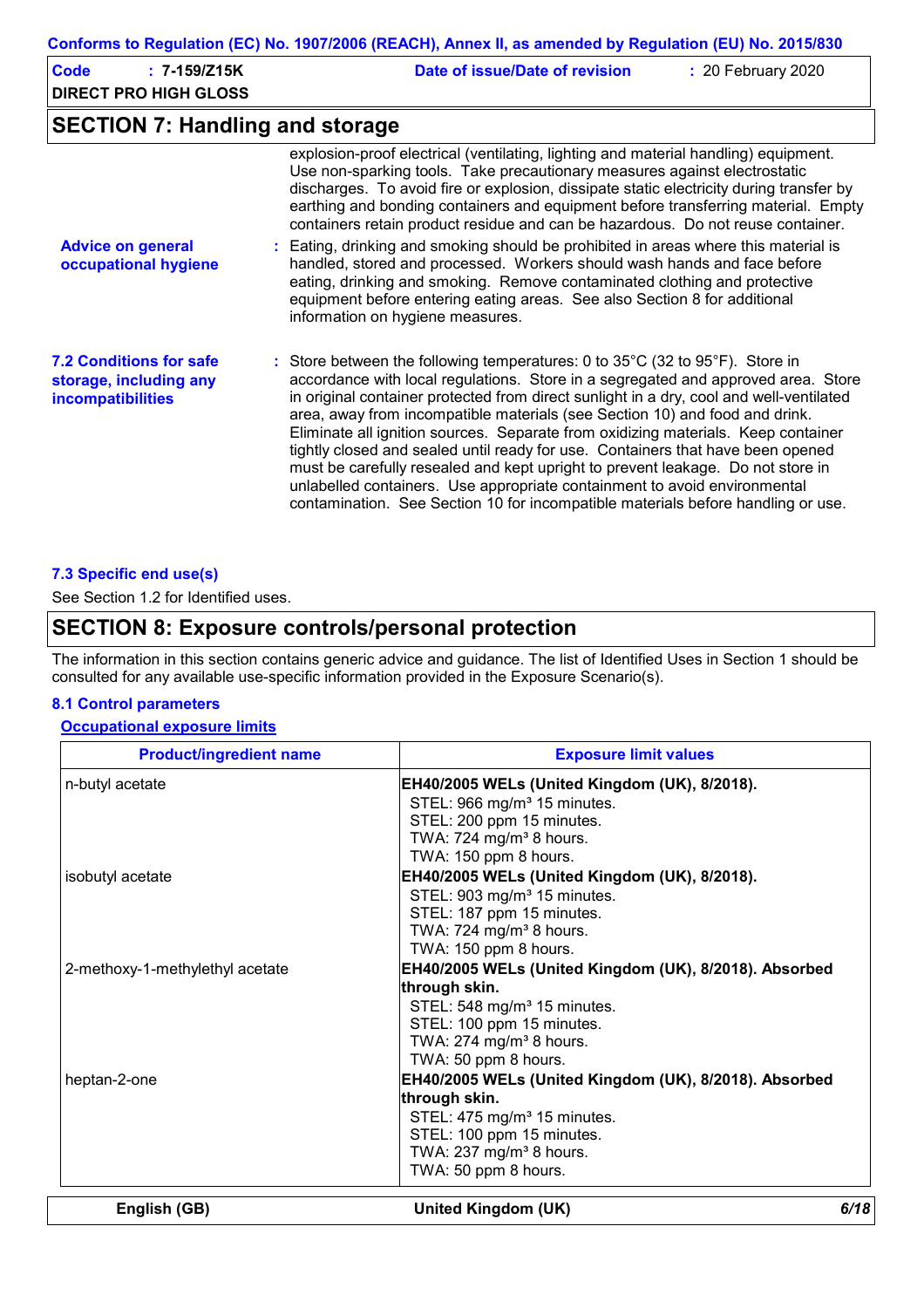| Code<br>7-159/Z15K           | Date of issue/Date of revision | : 20 February 2020 |  |
|------------------------------|--------------------------------|--------------------|--|
| <b>DIRECT PRO HIGH GLOSS</b> |                                |                    |  |

# **SECTION 8: Exposure controls/personal protection**

| the following: European Standard EN 689 (Workplace atmospheres - Guidance for<br>the assessment of exposure by inhalation to chemical agents for comparison with<br>limit values and measurement strategy) European Standard EN 14042 (Workplace<br>atmospheres - Guide for the application and use of procedures for the assessment<br>of exposure to chemical and biological agents) European Standard EN 482<br>(Workplace atmospheres - General requirements for the performance of procedures<br>for the measurement of chemical agents) Reference to national guidance<br>documents for methods for the determination of hazardous substances will also be<br>required. | <b>Recommended monitoring</b><br>procedures | If this product contains ingredients with exposure limits, personal, workplace<br>atmosphere or biological monitoring may be required to determine the effectiveness<br>of the ventilation or other control measures and/or the necessity to use respiratory<br>protective equipment. Reference should be made to monitoring standards, such as |
|-------------------------------------------------------------------------------------------------------------------------------------------------------------------------------------------------------------------------------------------------------------------------------------------------------------------------------------------------------------------------------------------------------------------------------------------------------------------------------------------------------------------------------------------------------------------------------------------------------------------------------------------------------------------------------|---------------------------------------------|-------------------------------------------------------------------------------------------------------------------------------------------------------------------------------------------------------------------------------------------------------------------------------------------------------------------------------------------------|
|-------------------------------------------------------------------------------------------------------------------------------------------------------------------------------------------------------------------------------------------------------------------------------------------------------------------------------------------------------------------------------------------------------------------------------------------------------------------------------------------------------------------------------------------------------------------------------------------------------------------------------------------------------------------------------|---------------------------------------------|-------------------------------------------------------------------------------------------------------------------------------------------------------------------------------------------------------------------------------------------------------------------------------------------------------------------------------------------------|

| <b>Product/ingredient name</b>                   | <b>Type</b>                | <b>Exposure</b>                            | <b>Value</b>                    | <b>Population</b>     | <b>Effects</b>       |
|--------------------------------------------------|----------------------------|--------------------------------------------|---------------------------------|-----------------------|----------------------|
| n-butyl acetate                                  | <b>DNEL</b>                | Long term Inhalation                       | 300 mg/ $m3$                    | Workers               | Systemic             |
|                                                  | <b>DNEL</b>                | Long term Inhalation                       | 300 mg/ $m3$                    | Workers               | Local                |
|                                                  | <b>DNEL</b>                | Short term Inhalation                      | 600 mg/m <sup>3</sup>           | Workers               | Local                |
|                                                  | <b>DNEL</b>                | Short term Inhalation                      | 600 mg/m <sup>3</sup>           | Workers               | Systemic             |
|                                                  | <b>DNEL</b>                | Long term Dermal                           | 11 mg/m $3$                     | Workers               | Systemic             |
| isobutyl acetate                                 | <b>DNEL</b>                | Long term Inhalation                       | 102.34 mg/m <sup>3</sup>        | General<br>population | Local                |
|                                                  | <b>DNEL</b>                | Long term Inhalation                       | 102.34 mg/m <sup>3</sup>        | General<br>population | Systemic             |
|                                                  | <b>DNEL</b>                | Long term Inhalation                       | 480 mg/m <sup>3</sup>           | Workers               | Local                |
|                                                  | <b>DNEL</b>                | Long term Inhalation                       | 480 mg/m <sup>3</sup>           | Workers               | Systemic             |
|                                                  | <b>DNEL</b>                | Short term Inhalation                      | 859.7 mg/m <sup>3</sup>         | General               | Local                |
|                                                  |                            |                                            |                                 | population            |                      |
|                                                  | <b>DNEL</b>                | Short term Inhalation                      | 859.7 mg/m <sup>3</sup>         | General               |                      |
|                                                  |                            |                                            |                                 |                       | Systemic             |
|                                                  |                            |                                            |                                 | population            |                      |
|                                                  | <b>DNEL</b>                | Short term Inhalation                      | 960 mg/m $3$                    | Workers               | Local                |
|                                                  | <b>DNEL</b>                | Short term Inhalation                      | 960 mg/m <sup>3</sup>           | Workers               | Systemic             |
| 2-methoxy-1-methylethyl acetate                  | <b>DNEL</b>                | Long term Oral                             | 1.67 mg/kg bw/                  | General               | Systemic             |
|                                                  |                            |                                            | day                             | population            |                      |
|                                                  | <b>DNEL</b>                | Long term Inhalation                       | 33 mg/ $m3$                     | General               | Local                |
|                                                  |                            |                                            |                                 | population            |                      |
|                                                  | <b>DNEL</b>                | Long term Inhalation                       | 33 mg/ $m3$                     | General<br>population | Systemic             |
|                                                  | <b>DNEL</b>                | Long term Dermal                           | 54.8 mg/kg bw/<br>day           | General<br>population | Systemic             |
|                                                  | <b>DNEL</b>                | Long term Dermal                           | 153.5 mg/kg bw/<br>day          | Workers               | Systemic             |
|                                                  | <b>DNEL</b>                | Long term Inhalation                       | $275$ mg/m <sup>3</sup>         | Workers               | Systemic             |
|                                                  | <b>DNEL</b>                | Short term Inhalation                      | 550 mg/m <sup>3</sup>           | Workers               | Local                |
| heptan-2-one                                     | <b>DNEL</b>                | Long term Oral                             | 23.32 mg/kg bw/<br>day          | General<br>population | Systemic             |
|                                                  | <b>DNEL</b>                | Long term Dermal                           | 23.32 mg/kg bw/<br>day          | General<br>population | Systemic             |
|                                                  | <b>DNEL</b>                | Long term Dermal                           | 54.27 mg/kg bw/<br>day          | Workers               | Systemic             |
|                                                  | <b>DNEL</b>                | Long term Inhalation                       | 84.31 mg/m <sup>3</sup>         | General<br>population | Systemic             |
|                                                  | <b>DNEL</b>                | Long term Inhalation                       | 394.25 mg/m <sup>3</sup>        | Workers               | Systemic             |
|                                                  | <b>DNEL</b>                | Short term Inhalation                      | $1516$ mg/m <sup>3</sup>        | Workers               |                      |
|                                                  |                            |                                            |                                 |                       | Systemic             |
| [3-(2,3-epoxypropoxy)propyl]<br>trimethoxysilane | <b>DNEL</b><br><b>DNEL</b> | Short term Inhalation<br>Short term Dermal | 147 mg/m $3$<br>21 mg/kg bw/day | Workers<br>Workers    | Systemic<br>Systemic |
|                                                  |                            |                                            |                                 |                       |                      |

#### **DNELs**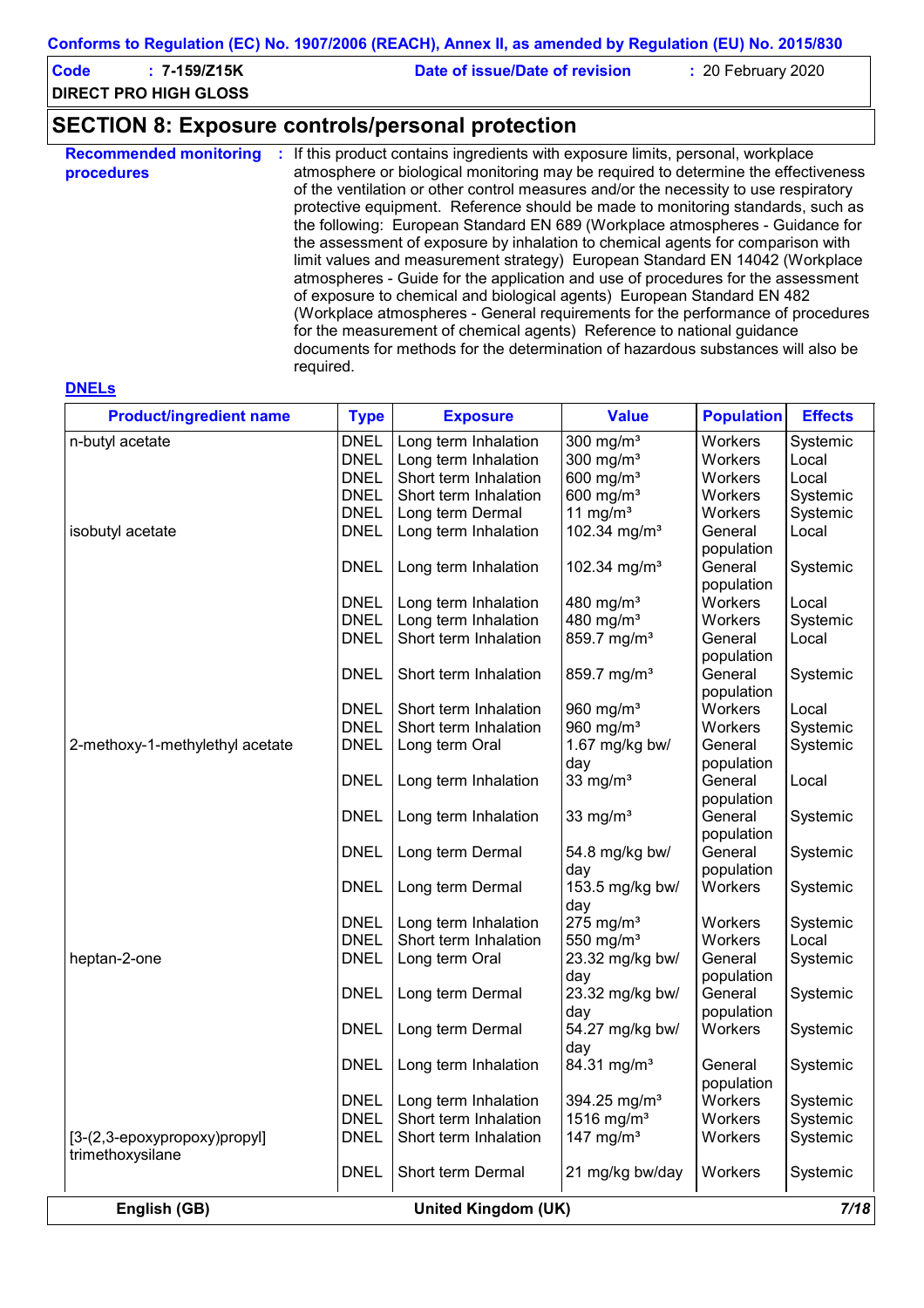| Code<br>$: 7 - 159/Z15K$<br><b>DIRECT PRO HIGH GLOSS</b> | Date of issue/Date of revision | $\div$ 20 February 2020 |
|----------------------------------------------------------|--------------------------------|-------------------------|
| <b>SECTION 8: Exposure controls/personal protection</b>  |                                |                         |

|                               | <b>DNEL</b> | Long term Oral       | 12.5 mg/kg bw/           | General    | Systemic |  |
|-------------------------------|-------------|----------------------|--------------------------|------------|----------|--|
|                               |             |                      | day                      | population |          |  |
|                               | <b>DNEL</b> | Long term Dermal     | 12.5 mg/kg bw/           | General    | Systemic |  |
|                               |             |                      | day                      | population |          |  |
|                               | <b>DNEL</b> | Long term Dermal     | 21 mg/kg bw/day          | Workers    | Systemic |  |
|                               | <b>DNEL</b> | Long term Inhalation | 147 mg/m <sup>3</sup>    | Workers    | Systemic |  |
| ethyl 3-ethoxypropionate      | <b>DNEL</b> | Long term Dermal     | 102 mg/cm <sup>2</sup>   | Workers    | Local    |  |
|                               | <b>DNEL</b> | Long term Oral       | 1.2 mg/kg bw/day         | General    | Systemic |  |
|                               |             |                      |                          | population |          |  |
|                               | <b>DNEL</b> | Long term Dermal     | 24.2 mg/kg bw/           | General    | Systemic |  |
|                               |             |                      | day                      | population |          |  |
|                               | <b>DNEL</b> | Long term Inhalation | $72.6$ mg/m <sup>3</sup> | General    | Local    |  |
|                               |             |                      |                          | population |          |  |
|                               | <b>DNEL</b> | Long term Inhalation | 72.6 mg/m <sup>3</sup>   | General    | Systemic |  |
|                               |             |                      |                          | population |          |  |
|                               | <b>DNEL</b> | Long term Dermal     | 102 mg/kg bw/day         | Workers    | Systemic |  |
|                               | <b>DNEL</b> | Long term Inhalation | 610 mg/m <sup>3</sup>    | Workers    | Local    |  |
|                               | <b>DNEL</b> | Long term Inhalation | $610$ mg/m <sup>3</sup>  | Workers    | Systemic |  |
| N,N'-ethane-1,2-diylbis       | <b>DNEL</b> | Long term Inhalation | $0.83$ mg/m <sup>3</sup> | General    | Local    |  |
| (12-hydroxyoctadecan-1-amide) |             |                      |                          | population |          |  |
|                               | <b>DNEL</b> | Long term Inhalation | 3.35 mg/m <sup>3</sup>   | Workers    | Local    |  |
|                               |             |                      |                          |            |          |  |

#### **PNECs**

| <b>Product/ingredient name</b>  | <b>Type</b> | <b>Compartment Detail</b>  | <b>Value</b>   | <b>Method Detail</b>            |
|---------------------------------|-------------|----------------------------|----------------|---------------------------------|
| n-butyl acetate                 |             | Fresh water                | $0.18$ mg/l    |                                 |
|                                 |             | Marine water               | $0.018$ mg/l   |                                 |
|                                 |             | Fresh water sediment       | 0.981 mg/kg    |                                 |
|                                 |             | Marine water sediment      | 0.0981 mg/kg   |                                 |
|                                 |             | Sewage Treatment           | 35.6 mg/l      |                                 |
|                                 |             | Plant                      |                |                                 |
|                                 |             | Soil                       | 0.0903 mg/kg   |                                 |
| 2-methoxy-1-methylethyl acetate |             | Fresh water                | $0.635$ mg/l   |                                 |
|                                 |             | Marine water               | 0.0635 mg/l    |                                 |
|                                 |             | Fresh water sediment       | 3.29 mg/kg     |                                 |
|                                 |             | Marine water sediment      | 0.329 mg/kg    |                                 |
|                                 |             | Soil                       | $0.29$ mg/kg   |                                 |
|                                 |             | Sewage Treatment           | 100 mg/l       |                                 |
|                                 |             | Plant                      |                |                                 |
| heptan-2-one                    |             | Fresh water                | 0.0982 mg/l    | <b>Assessment Factors</b>       |
|                                 |             | Marine water               | 0.00982 mg/l   | <b>Assessment Factors</b>       |
|                                 |             | Fresh water sediment       | 1.89 mg/kg     | <b>Equilibrium Partitioning</b> |
|                                 |             | Marine water sediment      | 0.189 mg/kg    | <b>Equilibrium Partitioning</b> |
|                                 |             | Sewage Treatment           | 12.5 mg/l      | <b>Assessment Factors</b>       |
|                                 |             | Plant                      |                |                                 |
|                                 |             | Soil                       | $0.321$ mg/kg  | <b>Equilibrium Partitioning</b> |
| [3-(2,3-epoxypropoxy)propyl]    |             | Fresh water                | $1$ mg/l       | <b>Assessment Factors</b>       |
| trimethoxysilane                |             |                            |                |                                 |
|                                 |             | Marine water               | $0.1$ mg/l     | <b>Assessment Factors</b>       |
|                                 |             | Sewage Treatment           | 10 mg/l        | <b>Assessment Factors</b>       |
|                                 |             | Plant                      |                |                                 |
|                                 |             | Fresh water sediment       | 3.6 mg/kg dwt  | <b>Equilibrium Partitioning</b> |
|                                 |             | Marine water sediment      | 0.36 mg/kg dwt | <b>Equilibrium Partitioning</b> |
|                                 |             | Soil                       | 0.14 mg/kg dwt | <b>Equilibrium Partitioning</b> |
| ethyl 3-ethoxypropionate        |             | Fresh water                | 0.0609 mg/l    | <b>Assessment Factors</b>       |
|                                 |             | Marine water               | 0.00609 mg/l   | <b>Assessment Factors</b>       |
|                                 |             | Fresh water sediment       | $0.419$ mg/kg  |                                 |
|                                 |             | Marine water sediment      | 0.0419 mg/kg   |                                 |
|                                 |             | Soil                       | $0.048$ mg/kg  |                                 |
|                                 |             |                            |                |                                 |
| English (GB)                    |             | <b>United Kingdom (UK)</b> |                | 8/18                            |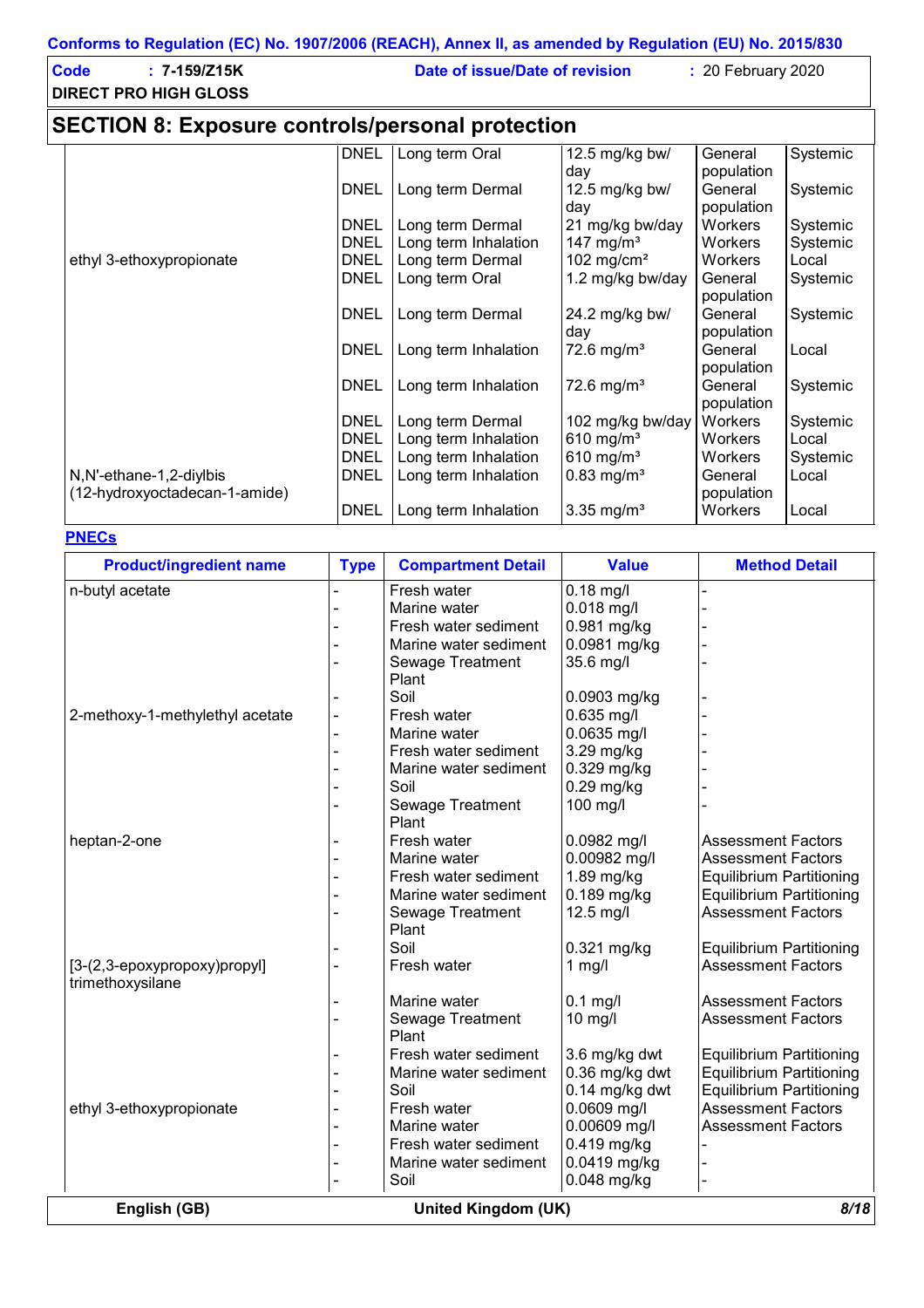| <b>DIRECT PRO HIGH GLOSS</b>                            | Date of issue/Date of revision<br>: 20 February 2020 |                                                                                                                                                                                                                                                                                                                          |           |                                                                                                                                                                                                                                                                                                                                                                                                                                                                                                                                                                                                                                                                                                                                                                                                                                                                                  |
|---------------------------------------------------------|------------------------------------------------------|--------------------------------------------------------------------------------------------------------------------------------------------------------------------------------------------------------------------------------------------------------------------------------------------------------------------------|-----------|----------------------------------------------------------------------------------------------------------------------------------------------------------------------------------------------------------------------------------------------------------------------------------------------------------------------------------------------------------------------------------------------------------------------------------------------------------------------------------------------------------------------------------------------------------------------------------------------------------------------------------------------------------------------------------------------------------------------------------------------------------------------------------------------------------------------------------------------------------------------------------|
| <b>SECTION 8: Exposure controls/personal protection</b> |                                                      |                                                                                                                                                                                                                                                                                                                          |           |                                                                                                                                                                                                                                                                                                                                                                                                                                                                                                                                                                                                                                                                                                                                                                                                                                                                                  |
|                                                         |                                                      | Sewage Treatment<br>Plant                                                                                                                                                                                                                                                                                                | $50$ mg/l | <b>Assessment Factors</b>                                                                                                                                                                                                                                                                                                                                                                                                                                                                                                                                                                                                                                                                                                                                                                                                                                                        |
| <b>8.2 Exposure controls</b>                            |                                                      |                                                                                                                                                                                                                                                                                                                          |           |                                                                                                                                                                                                                                                                                                                                                                                                                                                                                                                                                                                                                                                                                                                                                                                                                                                                                  |
| <b>Appropriate engineering</b><br>controls              |                                                      | : Use only with adequate ventilation. Use process enclosures, local exhaust<br>ventilation or other engineering controls to keep worker exposure to airborne<br>contaminants below any recommended or statutory limits. The engineering<br>explosive limits. Use explosion-proof ventilation equipment.                  |           | controls also need to keep gas, vapour or dust concentrations below any lower                                                                                                                                                                                                                                                                                                                                                                                                                                                                                                                                                                                                                                                                                                                                                                                                    |
| <b>Individual protection measures</b>                   |                                                      |                                                                                                                                                                                                                                                                                                                          |           |                                                                                                                                                                                                                                                                                                                                                                                                                                                                                                                                                                                                                                                                                                                                                                                                                                                                                  |
| <b>Hygiene measures</b>                                 |                                                      | safety showers are close to the workstation location.                                                                                                                                                                                                                                                                    |           | : Wash hands, forearms and face thoroughly after handling chemical products,<br>before eating, smoking and using the lavatory and at the end of the working period.<br>Appropriate techniques should be used to remove potentially contaminated clothing.<br>Wash contaminated clothing before reusing. Ensure that eyewash stations and                                                                                                                                                                                                                                                                                                                                                                                                                                                                                                                                         |
| <b>Eye/face protection</b>                              |                                                      | : Chemical splash goggles. Use eye protection according to EN 166.                                                                                                                                                                                                                                                       |           |                                                                                                                                                                                                                                                                                                                                                                                                                                                                                                                                                                                                                                                                                                                                                                                                                                                                                  |
| <b>Skin protection</b>                                  |                                                      |                                                                                                                                                                                                                                                                                                                          |           |                                                                                                                                                                                                                                                                                                                                                                                                                                                                                                                                                                                                                                                                                                                                                                                                                                                                                  |
| <b>Hand protection</b>                                  | assessment.                                          | should be noted that the time to breakthrough for any glove material may be<br>several substances, the protection time of the gloves cannot be accurately<br>protection class of 2 or higher (breakthrough time greater than 30 minutes<br>into account the particular conditions of use, as included in the user's risk |           | : Chemical-resistant, impervious gloves complying with an approved standard should<br>be worn at all times when handling chemical products if a risk assessment indicates<br>this is necessary. Considering the parameters specified by the glove manufacturer,<br>check during use that the gloves are still retaining their protective properties. It<br>different for different glove manufacturers. In the case of mixtures, consisting of<br>estimated. When prolonged or frequently repeated contact may occur, a glove with<br>a protection class of 6 (breakthrough time greater than 480 minutes according to<br>EN 374) is recommended. When only brief contact is expected, a glove with a<br>according to EN 374) is recommended. The user must check that the final choice<br>of type of glove selected for handling this product is the most appropriate and takes |
| <b>Gloves</b>                                           |                                                      | : For prolonged or repeated handling, use the following type of gloves:                                                                                                                                                                                                                                                  |           |                                                                                                                                                                                                                                                                                                                                                                                                                                                                                                                                                                                                                                                                                                                                                                                                                                                                                  |
|                                                         |                                                      | Recommended: neoprene, natural rubber (latex), butyl rubber<br>May be used: Chloroprene, polyvinyl alcohol (PVA), Viton®, nitrile rubber                                                                                                                                                                                 |           |                                                                                                                                                                                                                                                                                                                                                                                                                                                                                                                                                                                                                                                                                                                                                                                                                                                                                  |

- Personal protective equipment for the body should be selected based on the task **:** being performed and the risks involved and should be approved by a specialist before handling this product. When there is a risk of ignition from static electricity, wear anti-static protective clothing. For the greatest protection from static discharges, clothing should include anti-static overalls, boots and gloves. Refer to European Standard EN 1149 for further information on material and design requirements and test methods. **Body protection Other skin protection** Appropriate footwear and any additional skin protection measures should be selected based on the task being performed and the risks involved and should be
- Respirator selection must be based on known or anticipated exposure levels, the hazards of the product and the safe working limits of the selected respirator. If workers are exposed to concentrations above the exposure limit, they must use appropriate, certified respirators. Use a properly fitted, air-purifying or air-fed respirator complying with an approved standard if a risk assessment indicates this is necessary. Wear a respirator conforming to EN140. Filter type: organic vapour (Type A) and particulate filter P3 **Respiratory protection :** approved by a specialist before handling this product.

| English (GB) | United Kingdom (UK) | 9/18 |
|--------------|---------------------|------|
|              |                     |      |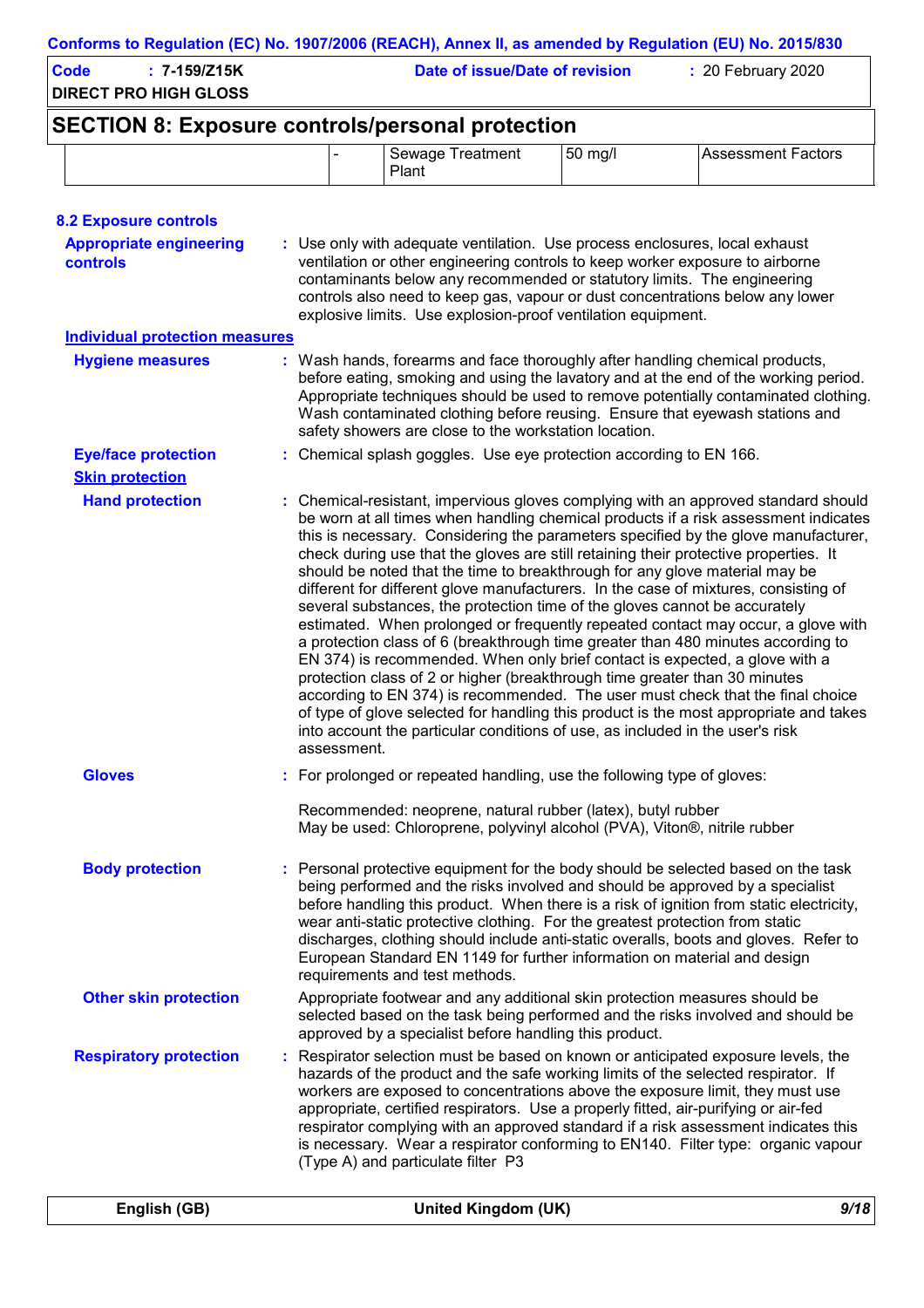#### **Conforms to Regulation (EC) No. 1907/2006 (REACH), Annex II, as amended by Regulation (EU) No. 2015/830**

| Code | 7-159/Z15K                   | Date of issue/Date of revision | $: 20$ February 2020 |  |
|------|------------------------------|--------------------------------|----------------------|--|
|      | <b>DIRECT PRO HIGH GLOSS</b> |                                |                      |  |

# **SECTION 8: Exposure controls/personal protection**

```
Environmental exposure 
controls
                              : Emissions from ventilation or work process equipment should be checked to 
                                ensure they comply with the requirements of environmental protection legislation.
                                In some cases, fume scrubbers, filters or engineering modifications to the process 
                                equipment will be necessary to reduce emissions to acceptable levels.
```
# **SECTION 9: Physical and chemical properties**

| 9.1 Information on basic physical and chemical properties    |                                                                                                                                                                                                                   |
|--------------------------------------------------------------|-------------------------------------------------------------------------------------------------------------------------------------------------------------------------------------------------------------------|
| <b>Appearance</b>                                            |                                                                                                                                                                                                                   |
| <b>Physical state</b>                                        | $:$ Liquid.                                                                                                                                                                                                       |
| <b>Colour</b>                                                | Colourless.                                                                                                                                                                                                       |
| <b>Odour</b>                                                 | Characteristic.                                                                                                                                                                                                   |
| <b>Odour threshold</b>                                       | Not available.                                                                                                                                                                                                    |
| pH                                                           | insoluble in water.                                                                                                                                                                                               |
| <b>Melting point/freezing point</b>                          | : May start to solidify at the following temperature: $\lt$ -20 $\degree$ C ( $\lt$ -4 $\degree$ F) This is based<br>on data for the following ingredient: heptan-2-one. Weighted average: -82.78°C<br>$(-117°F)$ |
| <b>Initial boiling point and</b><br>boiling range            | : $>37.78^{\circ}C$                                                                                                                                                                                               |
| <b>Flash point</b>                                           | : Closed cup: 23°C                                                                                                                                                                                                |
| <b>Evaporation rate</b>                                      | Highest known value: 1.5 (isobutyl acetate) Weighted average: 1.02compared<br>with butyl acetate                                                                                                                  |
| <b>Flammability (solid, gas)</b>                             | : liquid                                                                                                                                                                                                          |
| <b>Upper/lower flammability or</b><br>explosive limits       | : Greatest known range: Lower: 1.05% Upper: 9.8% (ethyl 3-ethoxypropionate)                                                                                                                                       |
| <b>Vapour pressure</b>                                       | Highest known value: 2.1 kPa (15.8 mm Hg) (at 20°C) (isobutyl acetate).<br>Weighted average: 1.19 kPa (8.93 mm Hg) (at 20°C)                                                                                      |
| <b>Vapour density</b>                                        | : Highest known value: 8.1 (Air = 1) ( $[3-(2,3-\epsilon p)$ epoxypropoxy) propyl<br>trimethoxysilane). Weighted average: $4.45$ (Air = 1)                                                                        |
| <b>Relative density</b>                                      | : 1.34                                                                                                                                                                                                            |
| <b>Solubility(ies)</b>                                       | : Insoluble in the following materials: cold water.                                                                                                                                                               |
| Partition coefficient: n-octanol/ : Not applicable.<br>water |                                                                                                                                                                                                                   |
| <b>Auto-ignition temperature</b>                             | : Lowest known value: 333°C (631.4°F) (2-methoxy-1-methylethyl acetate).                                                                                                                                          |
| <b>Decomposition temperature</b>                             | : Stable under recommended storage and handling conditions (see Section 7).                                                                                                                                       |
| <b>Viscosity</b>                                             | Kinematic (room temperature): $>4$ cm <sup>2</sup> /s<br>Kinematic (40 $^{\circ}$ C): >0.21 cm <sup>2</sup> /s                                                                                                    |
| <b>Viscosity</b>                                             | $: 30 - 40$ s (ISO 6mm)                                                                                                                                                                                           |
| <b>Explosive properties</b>                                  | The product itself is not explosive, but the formation of an explosible mixture of<br>vapour or dust with air is possible.                                                                                        |
| <b>Oxidising properties</b>                                  | : Product does not present an oxidizing hazard.                                                                                                                                                                   |
| 9.2 Other information                                        |                                                                                                                                                                                                                   |

No additional information.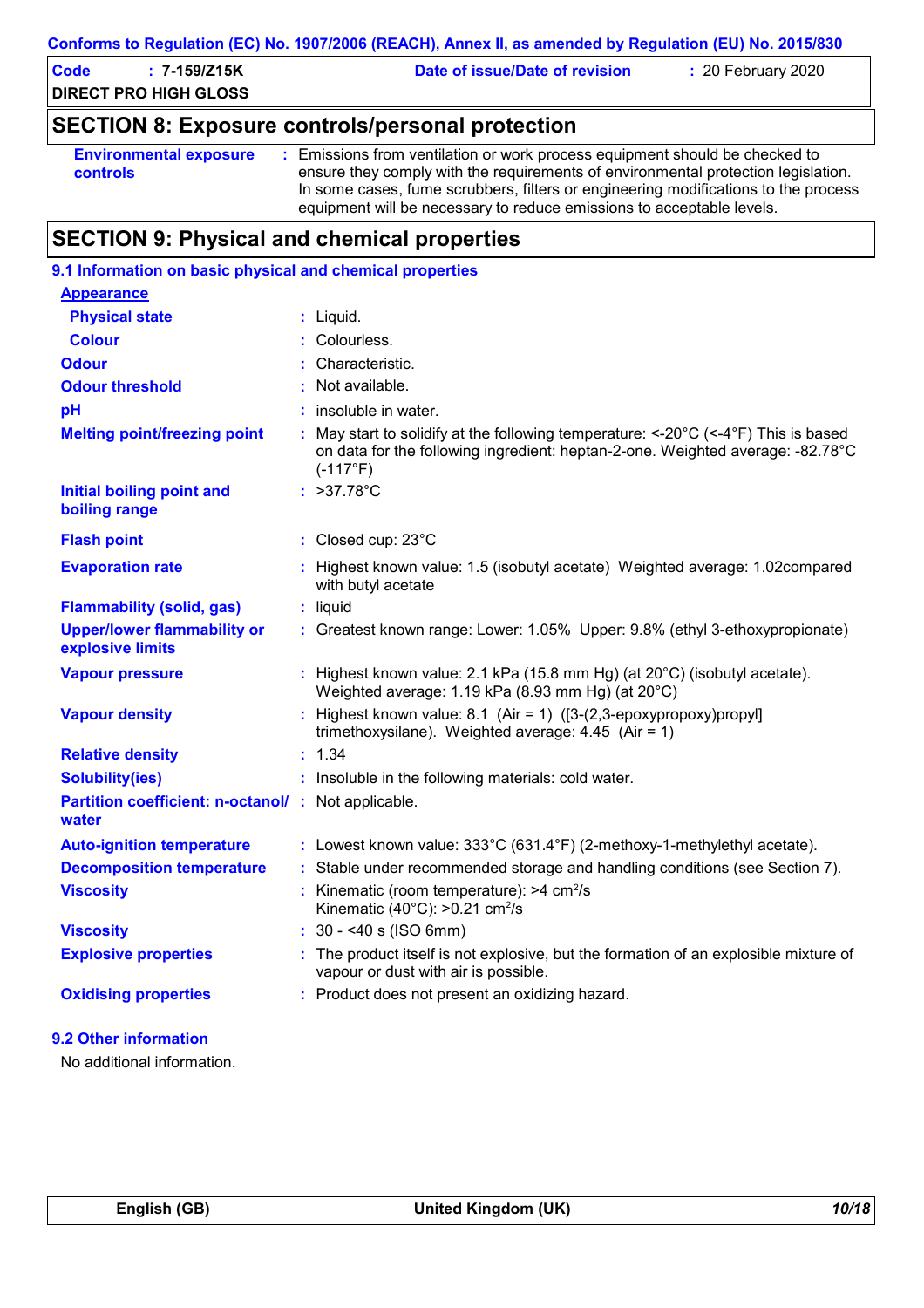#### **Conforms to Regulation (EC) No. 1907/2006 (REACH), Annex II, as amended by Regulation (EU) No. 2015/830**

| <b>Code</b><br>$: 7 - 159/Z15K$<br><b>DIRECT PRO HIGH GLOSS</b> | Date of issue/Date of revision | $: 20$ February 2020 |
|-----------------------------------------------------------------|--------------------------------|----------------------|
| <b>SECTION 10: Stability and reactivity</b>                     |                                |                      |

| <b>10.1 Reactivity</b>                            | : No specific test data related to reactivity available for this product or its ingredients.                                                     |
|---------------------------------------------------|--------------------------------------------------------------------------------------------------------------------------------------------------|
| <b>10.2 Chemical stability</b>                    | : The product is stable.                                                                                                                         |
| <b>10.3 Possibility of</b><br>hazardous reactions | : Under normal conditions of storage and use, hazardous reactions will not occur.                                                                |
| <b>10.4 Conditions to avoid</b>                   | : When exposed to high temperatures may produce hazardous decomposition<br>products.<br>Refer to protective measures listed in sections 7 and 8. |
| 10.5 Incompatible materials                       | : Keep away from the following materials to prevent strong exothermic reactions:<br>oxidising agents, strong alkalis, strong acids.              |
| <b>10.6 Hazardous</b><br>decomposition products   | : Depending on conditions, decomposition products may include the following<br>materials: carbon oxides sulfur oxides metal oxide/oxides         |

# **SECTION 11: Toxicological information**

### **11.1 Information on toxicological effects**

#### **Acute toxicity**

| <b>Product/ingredient name</b>                      | <b>Result</b>                    | <b>Species</b> | <b>Dose</b>               | <b>Exposure</b> |
|-----------------------------------------------------|----------------------------------|----------------|---------------------------|-----------------|
| n-butyl acetate                                     | <b>LC50 Inhalation Vapour</b>    | Rat            | $>21.1$ mg/l              | 4 hours         |
|                                                     | <b>LC50 Inhalation Vapour</b>    | Rat            | 2000 ppm                  | 4 hours         |
|                                                     | LD50 Dermal                      | Rabbit         | >17600 mg/kg              |                 |
|                                                     | LD50 Oral                        | Rat            | 10.768 g/kg               |                 |
| isobutyl acetate                                    | LD50 Dermal                      | Rabbit         | >17400 mg/kg              |                 |
|                                                     | LD50 Oral                        | Rat            | 13400 mg/kg               |                 |
| 2-methoxy-1-methylethyl acetate                     | LD50 Dermal                      | Rabbit         | $>5$ g/kg                 |                 |
|                                                     | LD50 Oral                        | Rat            | 8532 mg/kg                |                 |
| heptan-2-one                                        | <b>LC50 Inhalation Vapour</b>    | Rat            | 16.7 mg/l                 | 4 hours         |
|                                                     | LD50 Dermal                      | Rabbit         | 10.206 g/kg               |                 |
|                                                     | LD50 Oral                        | Rat            | $1.6$ g/kg                |                 |
| [3-(2,3-epoxypropoxy)propyl]                        | <b>LC50 Inhalation Dusts and</b> | Rat            | $>5300$ mg/m <sup>3</sup> | 4 hours         |
| trimethoxysilane                                    | mists                            |                |                           |                 |
|                                                     | LD50 Dermal                      | Rabbit         | 4.3 g/kg                  |                 |
|                                                     | LD50 Oral                        | Rat            | 7.01 g/kg                 |                 |
| ethyl 3-ethoxypropionate                            | LD50 Dermal                      | Rabbit         | $10$ g/kg                 |                 |
|                                                     | LD50 Oral                        | Rat            | 3200 mg/kg                |                 |
| N,N'-ethane-1,2-diylbis                             | <b>LC50 Inhalation Dusts and</b> | Rat            | $>5.11$ mg/l              | 4 hours         |
| (12-hydroxyoctadecan-1-amide)                       | mists                            |                |                           |                 |
|                                                     | LD50 Dermal                      | Rat            | >2000 mg/kg               |                 |
|                                                     | LD50 Oral                        | Rat            | >2000 mg/kg               |                 |
| $bis(1,2,2,6,6-pentamethyl-4-piperidy)$<br>sebacate | LD50 Oral                        | Rat            | 3.125 g/kg                |                 |

**Conclusion/Summary :**

: There are no data available on the mixture itself.

#### **Acute toxicity estimates**

| <b>Route</b>         | <b>ATE value</b> |  |
|----------------------|------------------|--|
| Oral                 | 74199.36 mg/kg   |  |
| Inhalation (vapours) | 774.46 mg/l      |  |

**Irritation/Corrosion**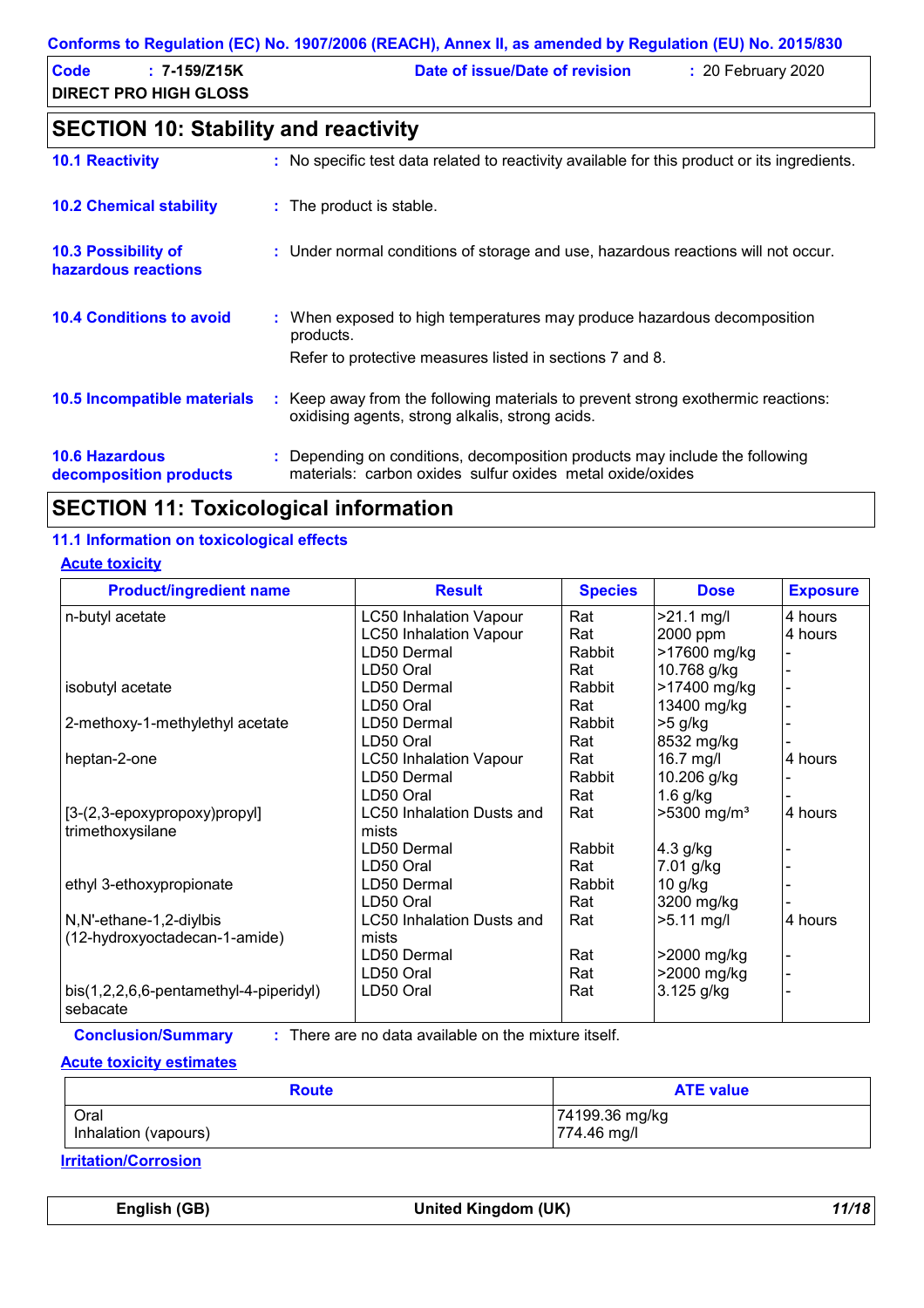| <b>Code</b> | $: 7 - 159/Z15K$             | Date of issue/Date of revision | : 20 Fe |
|-------------|------------------------------|--------------------------------|---------|
|             | <b>DIRECT PRO HIGH GLOSS</b> |                                |         |

**Code : 7-159/Z15K Date of issue/Date of revision :** 20 February 2020

# **SECTION 11: Toxicological information**

| <b>Product/ingredient name</b>                                           | <b>Result</b>                                                   | <b>Species</b> | <b>Score</b> | <b>Exposure</b> | <b>Observation</b> |
|--------------------------------------------------------------------------|-----------------------------------------------------------------|----------------|--------------|-----------------|--------------------|
| $[3-(2,3-\epsilon p\alpha x) p\alpha y]$ (2,3-epoxy)<br>trimethoxysilane | Eyes - Cornea opacity                                           | Rabbit         | 11.8         | 1 minutes       | 24 hours           |
| <b>Conclusion/Summary</b>                                                |                                                                 |                |              |                 |                    |
| <b>Skin</b>                                                              | : There are no data available on the mixture itself.            |                |              |                 |                    |
| <b>Eyes</b>                                                              | There are no data available on the mixture itself.              |                |              |                 |                    |
| <b>Respiratory</b>                                                       | $\therefore$ There are no data available on the mixture itself. |                |              |                 |                    |
| <b>Sensitisation</b>                                                     |                                                                 |                |              |                 |                    |
| <b>Conclusion/Summary</b>                                                |                                                                 |                |              |                 |                    |
| <b>Skin</b>                                                              | $:$ There are no data available on the mixture itself.          |                |              |                 |                    |
| <b>Respiratory</b>                                                       | $:$ There are no data available on the mixture itself.          |                |              |                 |                    |
| <b>Mutagenicity</b>                                                      |                                                                 |                |              |                 |                    |
| <b>Conclusion/Summary</b>                                                | : There are no data available on the mixture itself.            |                |              |                 |                    |
| <b>Carcinogenicity</b>                                                   |                                                                 |                |              |                 |                    |
| <b>Conclusion/Summary</b>                                                | : There are no data available on the mixture itself.            |                |              |                 |                    |
| <b>Reproductive toxicity</b>                                             |                                                                 |                |              |                 |                    |
| <b>Conclusion/Summary</b>                                                | : There are no data available on the mixture itself.            |                |              |                 |                    |
| <b>Teratogenicity</b>                                                    |                                                                 |                |              |                 |                    |
| <b>Conclusion/Summary</b>                                                | : There are no data available on the mixture itself.            |                |              |                 |                    |
| Cassifie tennet engen teuleitu leinale euseeuna).                        |                                                                 |                |              |                 |                    |

#### **Specific target organ toxicity (single exposure)**

| <b>Product/ingredient name</b> | Category | <b>Route of</b><br>exposure  | <b>Target organs</b> |
|--------------------------------|----------|------------------------------|----------------------|
| n-butyl acetate                |          | Category 3   Not applicable. | l Narcotic effects   |
| I heptan-2-one                 |          | Category 3 Not applicable.   | l Narcotic effects   |

**Specific target organ toxicity (repeated exposure)**

Not available.

#### **Aspiration hazard**

Not available.

#### **:** Not available. **Information on likely routes of exposure**

#### **Potential acute health effects**

| <b>Inhalation</b>   | : No known significant effects or critical hazards.                                 |
|---------------------|-------------------------------------------------------------------------------------|
| <b>Ingestion</b>    | : No known significant effects or critical hazards.                                 |
| <b>Skin contact</b> | : Defatting to the skin. May cause skin dryness and irritation.                     |
| Eye contact         | : Causes serious eye irritation.                                                    |
|                     | <b>Symptoms related to the physical, chemical and toxicological characteristics</b> |
| <b>Inhalation</b>   | : No specific data.                                                                 |
| <b>Ingestion</b>    | : No specific data.                                                                 |
| <b>Skin contact</b> | : Adverse symptoms may include the following:<br>irritation<br>dryness<br>cracking  |
|                     |                                                                                     |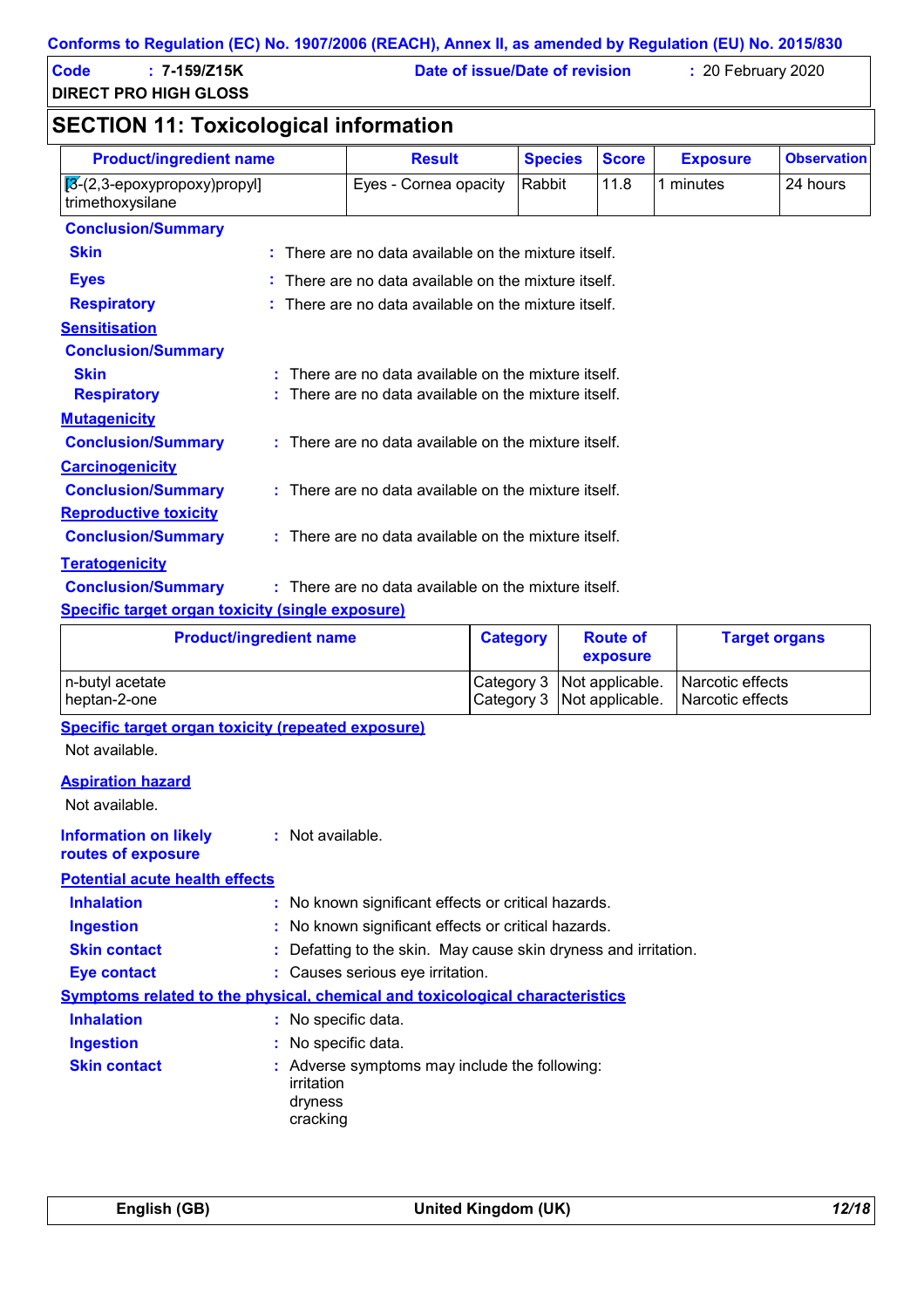| <b>Code</b><br>$: 7 - 159/Z15K$<br><b>DIRECT PRO HIGH GLOSS</b>     | Date of issue/Date of revision<br>: 20 February 2020                                                       |
|---------------------------------------------------------------------|------------------------------------------------------------------------------------------------------------|
| <b>SECTION 11: Toxicological information</b>                        |                                                                                                            |
| <b>Eye contact</b>                                                  | : Adverse symptoms may include the following:<br>pain or irritation<br>watering<br>redness                 |
|                                                                     | Delayed and immediate effects as well as chronic effects from short and long-term exposure                 |
| <b>Short term exposure</b><br><b>Potential immediate</b><br>effects | : Not available.                                                                                           |
| Potential delayed effects : Not available.                          |                                                                                                            |
| <b>Long term exposure</b><br><b>Potential immediate</b><br>effects  | : Not available.                                                                                           |
| Potential delayed effects : Not available.                          |                                                                                                            |
| <b>Potential chronic health effects</b>                             |                                                                                                            |
| Not available.                                                      |                                                                                                            |
| <b>Conclusion/Summary</b>                                           | : Not available.                                                                                           |
| <b>General</b>                                                      | : Prolonged or repeated contact can defat the skin and lead to irritation, cracking and/<br>or dermatitis. |
| <b>Carcinogenicity</b>                                              | : No known significant effects or critical hazards.                                                        |
| <b>Mutagenicity</b>                                                 | : No known significant effects or critical hazards.                                                        |
| <b>Teratogenicity</b>                                               | : No known significant effects or critical hazards.                                                        |
| <b>Developmental effects</b>                                        | : No known significant effects or critical hazards.                                                        |
| <b>Fertility effects</b>                                            | : No known significant effects or critical hazards.                                                        |

**Other information :** : Not available.

There are no data available on the mixture itself. The mixture has been assessed following the conventional method of the CLP Regulation (EC) No 1272/2008 and is classified for toxicological properties accordingly. See Sections 2 and 3 for details.

Exposure to component solvent vapour concentrations in excess of the stated occupational exposure limit may result in adverse health effects such as mucous membrane and respiratory system irritation and adverse effects on the kidneys, liver and central nervous system. Symptoms and signs include headache, dizziness, fatigue, muscular weakness, drowsiness and, in extreme cases, loss of consciousness.

Solvents may cause some of the above effects by absorption through the skin. Repeated or prolonged contact with the mixture may cause removal of natural fat from the skin, resulting in non-allergic contact dermatitis and absorption through the skin.

If splashed in the eyes, the liquid may cause irritation and reversible damage.

Ingestion may cause nausea, diarrhea and vomiting.

This takes into account, where known, delayed and immediate effects and also chronic effects of components from short-term and long-term exposure by oral, inhalation and dermal routes of exposure and eye contact.

Contains N,N'-ethane-1,2-diylbis(12-hydroxyoctadecan-1-amide), bis(1,2,2,6,6-pentamethyl-4-piperidyl) sebacate. May produce an allergic reaction.

# **SECTION 12: Ecological information**

**12.1 Toxicity**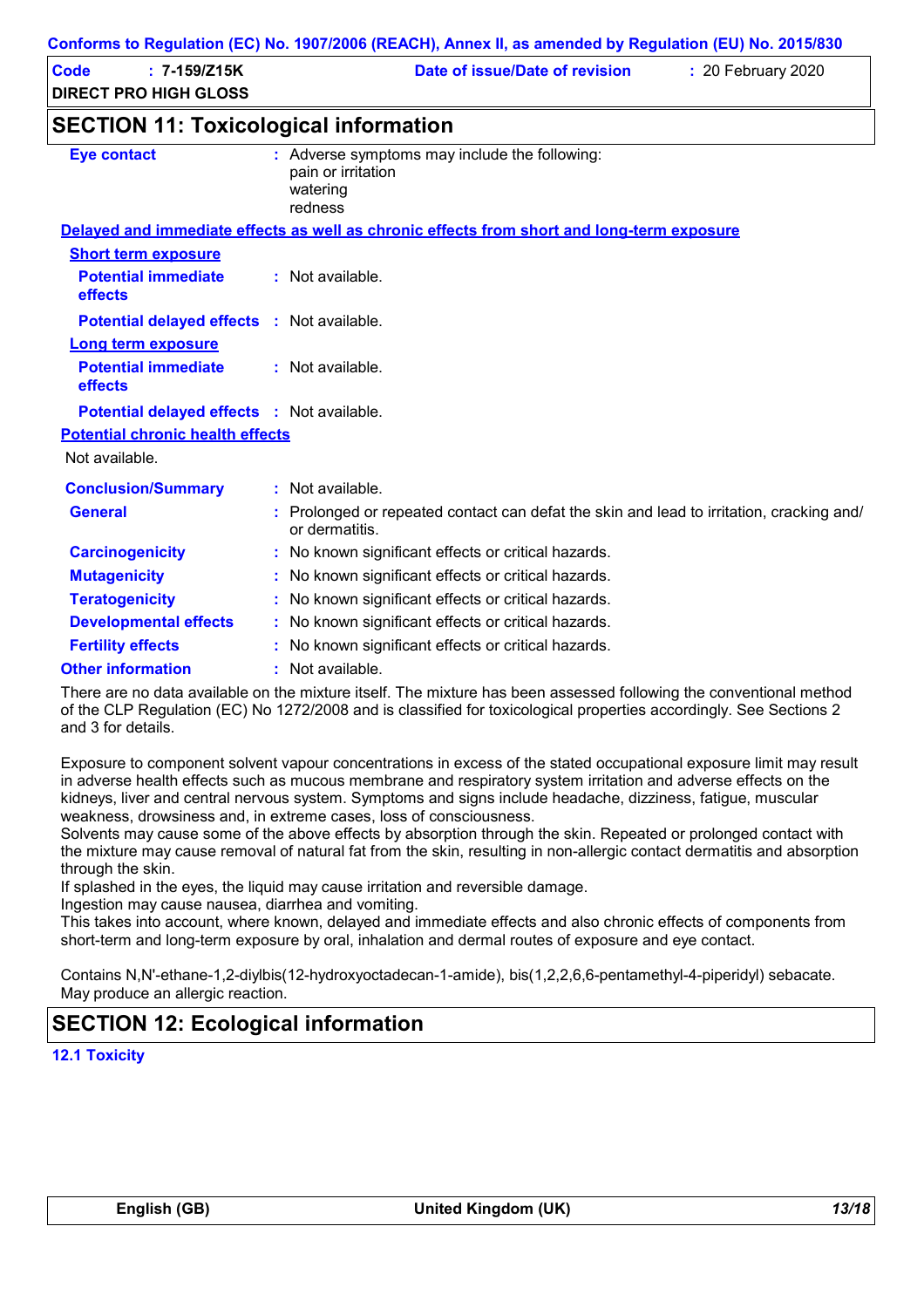| Code | $: 7 - 159/Z15K$             | Date of issue/Date of revision | $: 20$ February 2020 |  |
|------|------------------------------|--------------------------------|----------------------|--|
|      | <b>DIRECT PRO HIGH GLOSS</b> |                                |                      |  |

# **SECTION 12: Ecological information**

| <b>Product/ingredient name</b>                           | <b>Result</b>                      | <b>Species</b>                                | <b>Exposure</b> |
|----------------------------------------------------------|------------------------------------|-----------------------------------------------|-----------------|
| $ \vec{r}$ -butyl acetate                                | Acute LC50 18 mg/l                 | Fish                                          | 96 hours        |
| 2-methoxy-1-methylethyl acetate                          | Acute LC50 161 mg/l Fresh<br>water | Fish                                          | 96 hours        |
| heptan-2-one                                             | Acute LC50 131 mg/l                | Fish                                          | 96 hours        |
| [3-(2,3-epoxypropoxy)propyl]trimethoxysilane             | Acute LC50 324 mg/l                | Daphnia                                       | 48 hours        |
| N,N'-ethane-1,2-diylbis(12-hydroxyoctadecan-<br>1-amide) | Acute EC50 29 to 43 mg/l           | Algae -<br>Pseudokirchneriella<br>subcapitata | 72 hours        |
|                                                          | Acute EC50 94 mg/l                 | Daphnia - Daphnia<br>magna                    | 48 hours        |

**Conclusion/Summary :**

: There are no data available on the mixture itself.

#### **12.2 Persistence and degradability**

| <b>Product/ingredient name</b>                                                 | Test                  | <b>Result</b>                                      | <b>Dose</b> | <b>Inoculum</b> |
|--------------------------------------------------------------------------------|-----------------------|----------------------------------------------------|-------------|-----------------|
| $ \vec{r}$ -butyl acetate                                                      | TEPA and<br>OECD 301D | 83 % - Readily - 28 days                           |             |                 |
| heptan-2-one<br>N, N'-ethane-1, 2-diylbis<br>(12-hydroxyoctadecan-<br>1-amide) | OECD 310              | 69 % - Readily - 28 days<br>63 % - 28 days         |             |                 |
| <b>Conclusion/Summary</b>                                                      |                       | There are no data available on the mixture itself. |             |                 |

| <b>Product/ingredient name</b>                                                                 | <b>Aquatic half-life</b> | <b>Photolysis</b> | Biodegradability              |
|------------------------------------------------------------------------------------------------|--------------------------|-------------------|-------------------------------|
| $ \overline{p}$ -butyl acetate<br>heptan-2-one<br>N,N'-ethane-1,2-diylbis(12-hydroxyoctadecan- |                          |                   | Readily<br>Readily<br>Readily |
| 1-amide)                                                                                       |                          |                   |                               |

#### **12.3 Bioaccumulative potential**

| <b>Product/ingredient name</b>               | $LogP_{ow}$ | <b>BCF</b> | <b>Potential</b> |
|----------------------------------------------|-------------|------------|------------------|
| n-butyl acetate                              | 1.78        |            | low              |
| isobutyl acetate                             | 1.78        |            | low              |
| 2-methoxy-1-methylethyl acetate              | 0.56        |            | low              |
| heptan-2-one                                 | 1.98        |            | low              |
| N,N'-ethane-1,2-diylbis(12-hydroxyoctadecan- | >6          |            | high             |
| 1-amide)                                     |             |            |                  |

#### **12.4 Mobility in soil**

| <b>Soil/water partition</b><br><b>coefficient (Koc)</b> | : Not available. |
|---------------------------------------------------------|------------------|
| <b>Mobility</b>                                         | : Not available. |

#### **12.5 Results of PBT and vPvB assessment**

This mixture does not contain any substances that are assessed to be a PBT or a vPvB.

**12.6 Other adverse effects** : No known significant effects or critical hazards.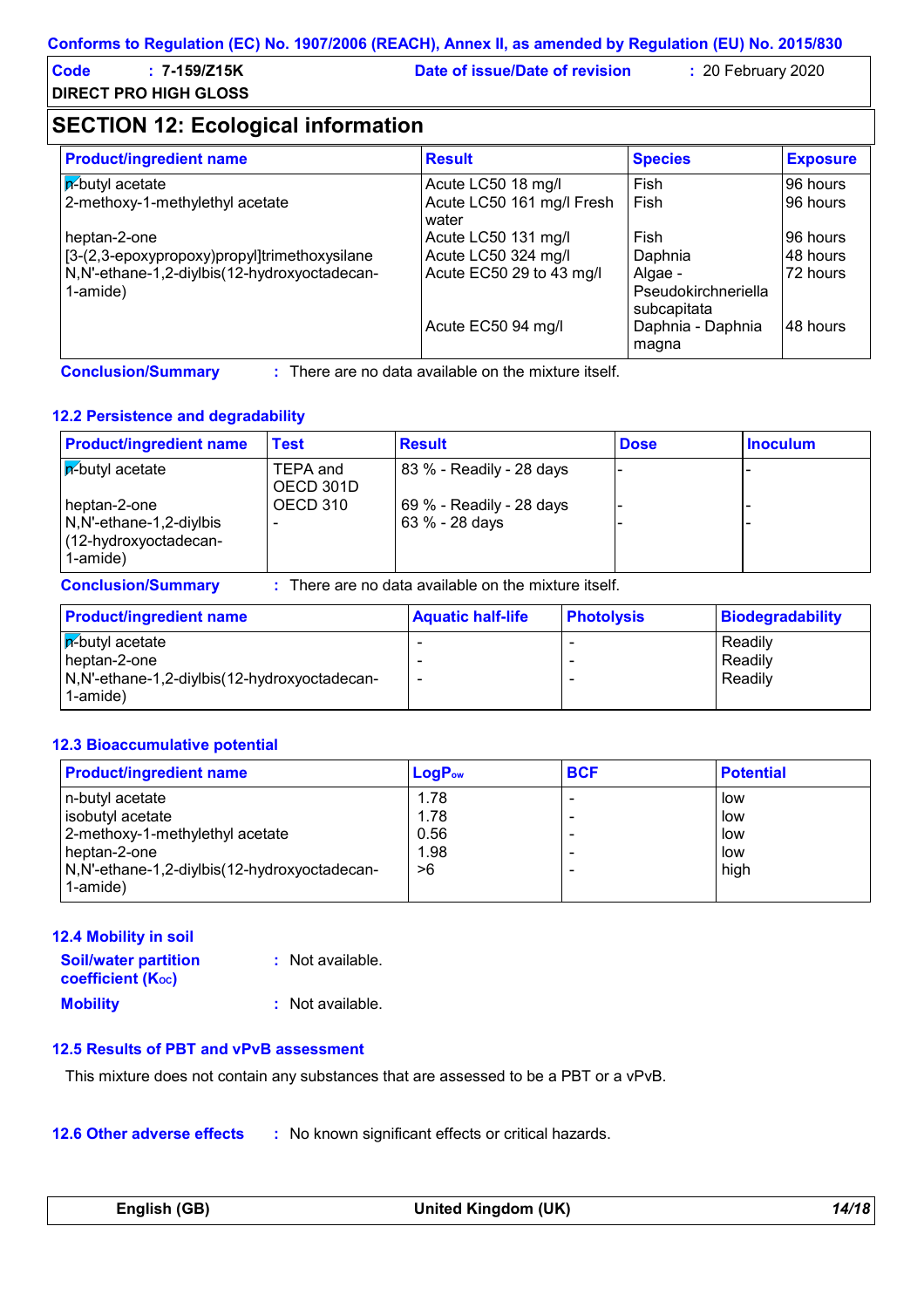| Code | 7-159/Z15K                   | Date of issue/Date of revision | $: 20$ February 2020 |  |
|------|------------------------------|--------------------------------|----------------------|--|
|      | <b>DIRECT PRO HIGH GLOSS</b> |                                |                      |  |

### **SECTION 13: Disposal considerations**

The information in this section contains generic advice and guidance. The list of Identified Uses in Section 1 should be consulted for any available use-specific information provided in the Exposure Scenario(s).

#### **13.1 Waste treatment methods**

| <b>Product</b>             |                                                                                                                                                                                                                                                                                                                                                                                                                                                                                                                                                      |
|----------------------------|------------------------------------------------------------------------------------------------------------------------------------------------------------------------------------------------------------------------------------------------------------------------------------------------------------------------------------------------------------------------------------------------------------------------------------------------------------------------------------------------------------------------------------------------------|
| <b>Methods of disposal</b> | : The generation of waste should be avoided or minimised wherever possible.<br>Disposal of this product, solutions and any by-products should at all times comply<br>with the requirements of environmental protection and waste disposal legislation<br>and any regional local authority requirements. Dispose of surplus and non-<br>recyclable products via a licensed waste disposal contractor. Waste should not be<br>disposed of untreated to the sewer unless fully compliant with the requirements of<br>all authorities with jurisdiction. |
| <b>Hazardous waste</b>     | $:$ Yes.                                                                                                                                                                                                                                                                                                                                                                                                                                                                                                                                             |

**European waste catalogue (EWC)**

| Waste code       | <b>Waste designation</b>                                                          |
|------------------|-----------------------------------------------------------------------------------|
| $1080111*$       | waste paint and varnish containing organic solvents or other hazardous substances |
| <b>Packaging</b> |                                                                                   |

| <b>Methods of dispo</b> |  |  |
|-------------------------|--|--|
|-------------------------|--|--|

**Methods of disposal :** The generation of waste should be avoided or minimised wherever possible. Waste packaging should be recycled. Incineration or landfill should only be considered when recycling is not feasible.

| <b>Type of packaging</b>   | European waste catalogue (EWC) |                                                                                                                                                                                                                                                                                                                                                                                                                                                                                                                                                               |
|----------------------------|--------------------------------|---------------------------------------------------------------------------------------------------------------------------------------------------------------------------------------------------------------------------------------------------------------------------------------------------------------------------------------------------------------------------------------------------------------------------------------------------------------------------------------------------------------------------------------------------------------|
| Container                  | 15 01 04                       | metallic packaging                                                                                                                                                                                                                                                                                                                                                                                                                                                                                                                                            |
| <b>Special precautions</b> |                                | : This material and its container must be disposed of in a safe way. Care should be<br>taken when handling emptied containers that have not been cleaned or rinsed out.<br>Empty containers or liners may retain some product residues. Vapour from product<br>residues may create a highly flammable or explosive atmosphere inside the<br>container. Do not cut, weld or grind used containers unless they have been<br>cleaned thoroughly internally. Avoid dispersal of spilt material and runoff and<br>contact with soil, waterways, drains and sewers. |

# **14. Transport information**

|                                              | <b>ADR/RID</b>  | <b>ADN</b>      | <b>IMDG</b>     | <b>IATA</b>     |
|----------------------------------------------|-----------------|-----------------|-----------------|-----------------|
| 14.1 UN number                               | UN1263          | <b>UN1263</b>   | <b>UN1263</b>   | <b>UN1263</b>   |
| 14.2 UN proper<br>shipping name              | <b>PAINT</b>    | <b>PAINT</b>    | <b>PAINT</b>    | <b>PAINT</b>    |
| <b>14.3 Transport</b><br>hazard class(es)    | 3               | 3               | 3               | 3               |
| 14.4 Packing<br>group                        | Ш               | III             | Ш               | Ш               |
| 14.5<br>Environmental<br><b>hazards</b>      | No.             | Yes.            | No.             | No.             |
| <b>Marine pollutant</b><br><b>substances</b> | Not applicable. | Not applicable. | Not applicable. | Not applicable. |

#### **Additional information**

**ADR/RID :**

This class 3 viscous liquid is not subject to regulation in packagings up to 450 L according to 2.2.3.1.5.1.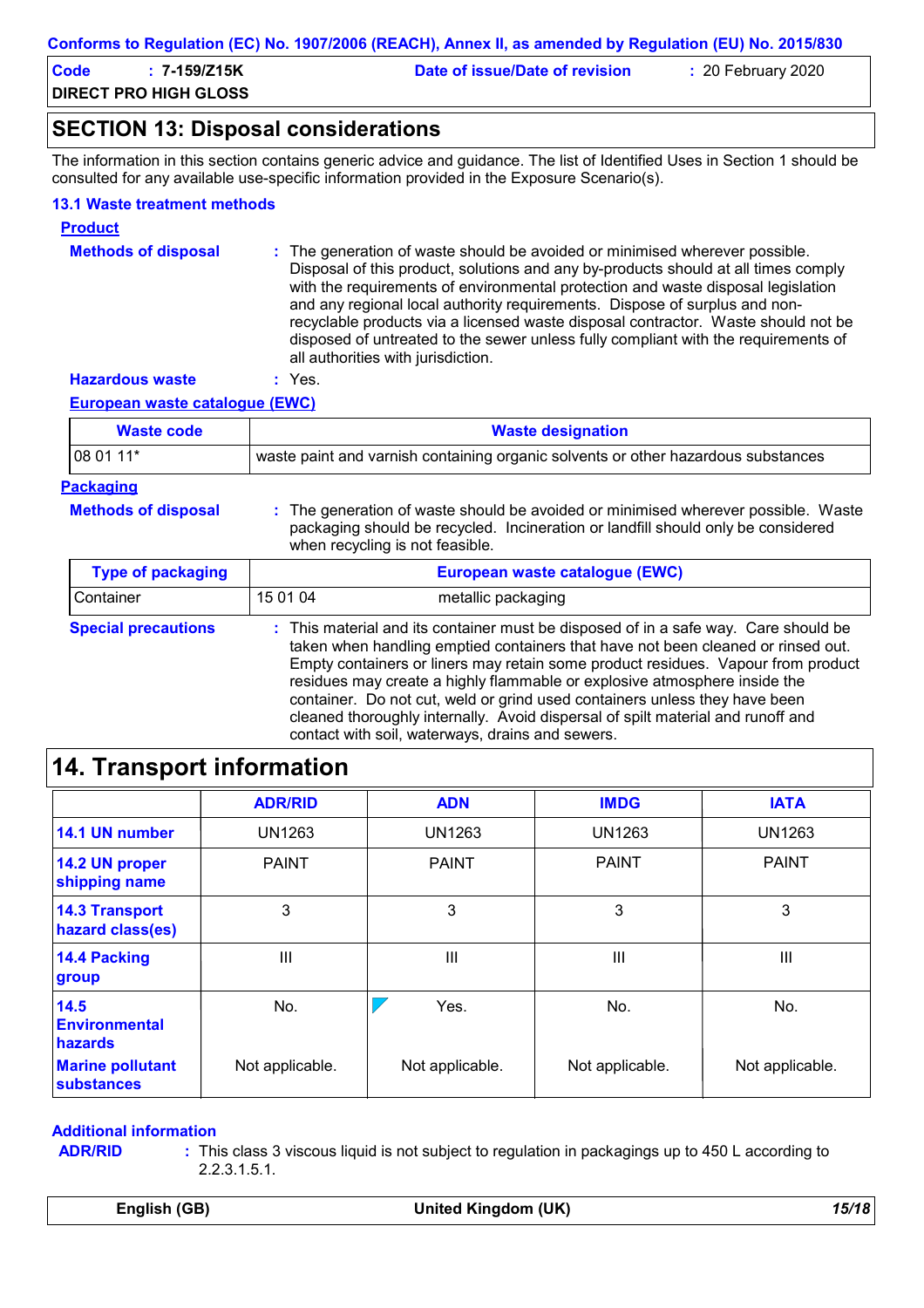|                                                                                             |                                      | Conforms to Regulation (EC) No. 1907/2006 (REACH), Annex II, as amended by Regulation (EU) No. 2015/830                                                                                                            |                    |
|---------------------------------------------------------------------------------------------|--------------------------------------|--------------------------------------------------------------------------------------------------------------------------------------------------------------------------------------------------------------------|--------------------|
| <b>Code</b><br><b>DIRECT PRO HIGH GLOSS</b>                                                 | $: 7 - 159/Z15K$                     | Date of issue/Date of revision                                                                                                                                                                                     | : 20 February 2020 |
|                                                                                             | <b>14. Transport information</b>     |                                                                                                                                                                                                                    |                    |
| <b>Tunnel code</b><br><b>ADN</b>                                                            | : (D/E)<br>according to 2.2.3.1.5.1. | : The product is only regulated as an environmentally hazardous substance when transported in<br>tank vessels. This class 3 viscous liquid is not subject to regulation in packagings up to 450 L                  |                    |
| <b>IMDG</b>                                                                                 | 2.3.2.5.                             | : This class 3 viscous liquid is not subject to regulation in packagings up to 450 L according to                                                                                                                  |                    |
| <b>IATA</b>                                                                                 | : None identified.                   |                                                                                                                                                                                                                    |                    |
| <b>14.6 Special precautions for</b><br>user                                                 |                                      | : Transport within user's premises: always transport in closed containers that are<br>upright and secure. Ensure that persons transporting the product know what to do in<br>the event of an accident or spillage. |                    |
| <b>14.7 Transport in bulk</b><br>according to Annex II of<br><b>Marpol and the IBC Code</b> |                                      | : Not applicable.                                                                                                                                                                                                  |                    |

# **SECTION 15: Regulatory information**

**15.1 Safety, health and environmental regulations/legislation specific for the substance or mixture**

**EU Regulation (EC) No. 1907/2006 (REACH)**

**Annex XIV - List of substances subject to authorisation**

**Annex XIV**

None of the components are listed.

**Substances of very high concern**

None of the components are listed.

**Annex XVII - Restrictions : Not applicable.** 

**on the manufacture, placing on the market and use of certain dangerous substances, mixtures and articles**

**Ozone depleting substances (1005/2009/EU)**

Not listed.

#### **Seveso Directive**

This product is controlled under the Seveso Directive.

#### **Danger criteria**

| <b>Category</b> |  |
|-----------------|--|
| P5c             |  |

#### **15.2 Chemical safety assessment**

**:** No Chemical Safety Assessment has been carried out.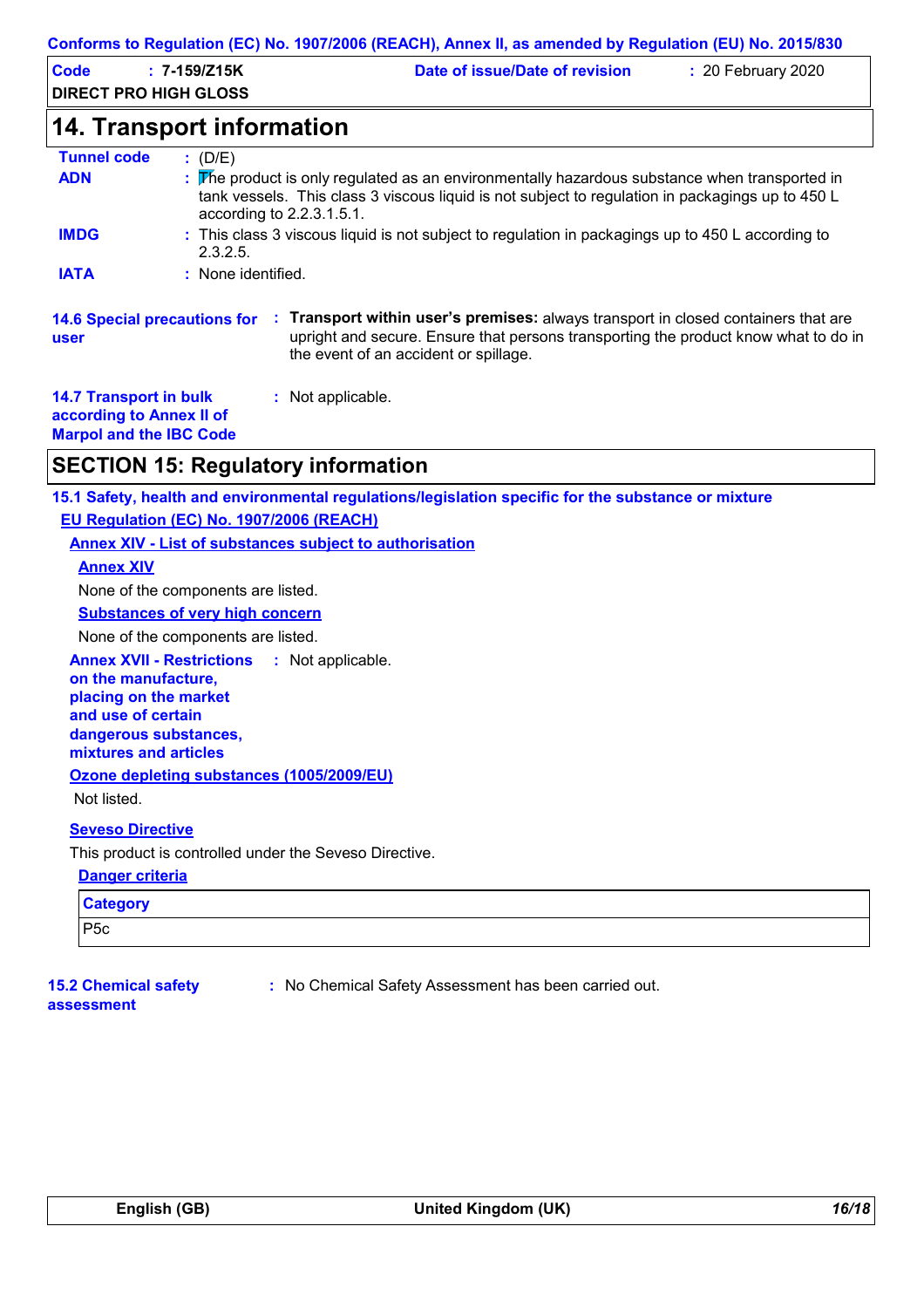| Code | 7-159/Z15K                   | Date of issue/Date of revision | $: 20$ February 2020 |  |
|------|------------------------------|--------------------------------|----------------------|--|
|      | <b>DIRECT PRO HIGH GLOSS</b> |                                |                      |  |

### **SECTION 16: Other information**

 $\nabla$  Indicates information that has changed from previously issued version.

#### **Abbreviations and acronyms**

ATE = Acute Toxicity Estimate

CLP = Classification, Labelling and Packaging Regulation [Regulation (EC) No. 1272/2008]

DNEL = Derived No Effect Level

EUH statement = CLP-specific Hazard statement

PNEC = Predicted No Effect Concentration

RRN = REACH Registration Number

PBT = Persistent, Bioaccumulative and Toxic

vPvB = Very Persistent and Very Bioaccumulative

ADR = The European Agreement concerning the International Carriage of Dangerous Goods by Road

ADN = European Provisions concerning the International Carriage of Dangerous Goods by Inland Waterway

IMDG = International Maritime Dangerous Goods

IATA = International Air Transport Association

#### **Procedure used to derive the classification according to Regulation (EC) No. 1272/2008 [CLP/GHS]**

| <b>Classification</b> | <b>Justification</b>      |
|-----------------------|---------------------------|
| Flam. Liq. 3, H226    | On basis of test data     |
| Eye Irrit. 2, H319    | <b>Calculation method</b> |

#### **Full text of abbreviated H statements**

| H225<br>H226 | Highly flammable liquid and vapour.<br>Flammable liquid and vapour. |
|--------------|---------------------------------------------------------------------|
| H302         | Harmful if swallowed.                                               |
| I H317       | May cause an allergic skin reaction.                                |
| H318         | Causes serious eye damage.                                          |
| H319         | Causes serious eye irritation.                                      |
| H332         | Harmful if inhaled.                                                 |
| H336         | May cause drowsiness or dizziness.                                  |
| H400         | Very toxic to aquatic life.                                         |
| H410         | Very toxic to aquatic life with long lasting effects.               |
| H412         | Harmful to aquatic life with long lasting effects.                  |

**Full text of classifications [CLP/GHS]**

| Acute Tox. 4, H302        | <b>ACUTE TOXICITY (oral) - Category 4</b>             |
|---------------------------|-------------------------------------------------------|
| Acute Tox. 4, H332        | <b>ACUTE TOXICITY (inhalation) - Category 4</b>       |
| Aquatic Acute 1, H400     | SHORT-TERM (ACUTE) AQUATIC HAZARD - Category 1        |
| Aquatic Chronic 1, H410   | LONG-TERM (CHRONIC) AQUATIC HAZARD - Category 1       |
| Aquatic Chronic 3, H412   | LONG-TERM (CHRONIC) AQUATIC HAZARD - Category 3       |
| EUH066                    | Repeated exposure may cause skin dryness or cracking. |
| Eye Dam. 1, H318          | SERIOUS EYE DAMAGE/EYE IRRITATION - Category 1        |
| Eye Irrit. 2, H319        | SERIOUS EYE DAMAGE/EYE IRRITATION - Category 2        |
| Flam. Liq. 2, H225        | FLAMMABLE LIQUIDS - Category 2                        |
| Flam. Liq. 3, H226        | FLAMMABLE LIQUIDS - Category 3                        |
| <b>Skin Sens. 1, H317</b> | <b>SKIN SENSITISATION - Category 1</b>                |
| Skin Sens. 1B, H317       | SKIN SENSITISATION - Category 1B                      |
| STOT SE 3, H336           | SPECIFIC TARGET ORGAN TOXICITY - SINGLE EXPOSURE      |
|                           | (Narcotic effects) - Category 3                       |

#### **History**

| Date of issue/ Date of<br><b>revision</b> | $: 20$ February 2020 |
|-------------------------------------------|----------------------|
| Date of previous issue                    | $: 11$ November 2019 |
| <b>Prepared by</b>                        | : EHS                |
| <b>Version</b>                            | : 1.02               |